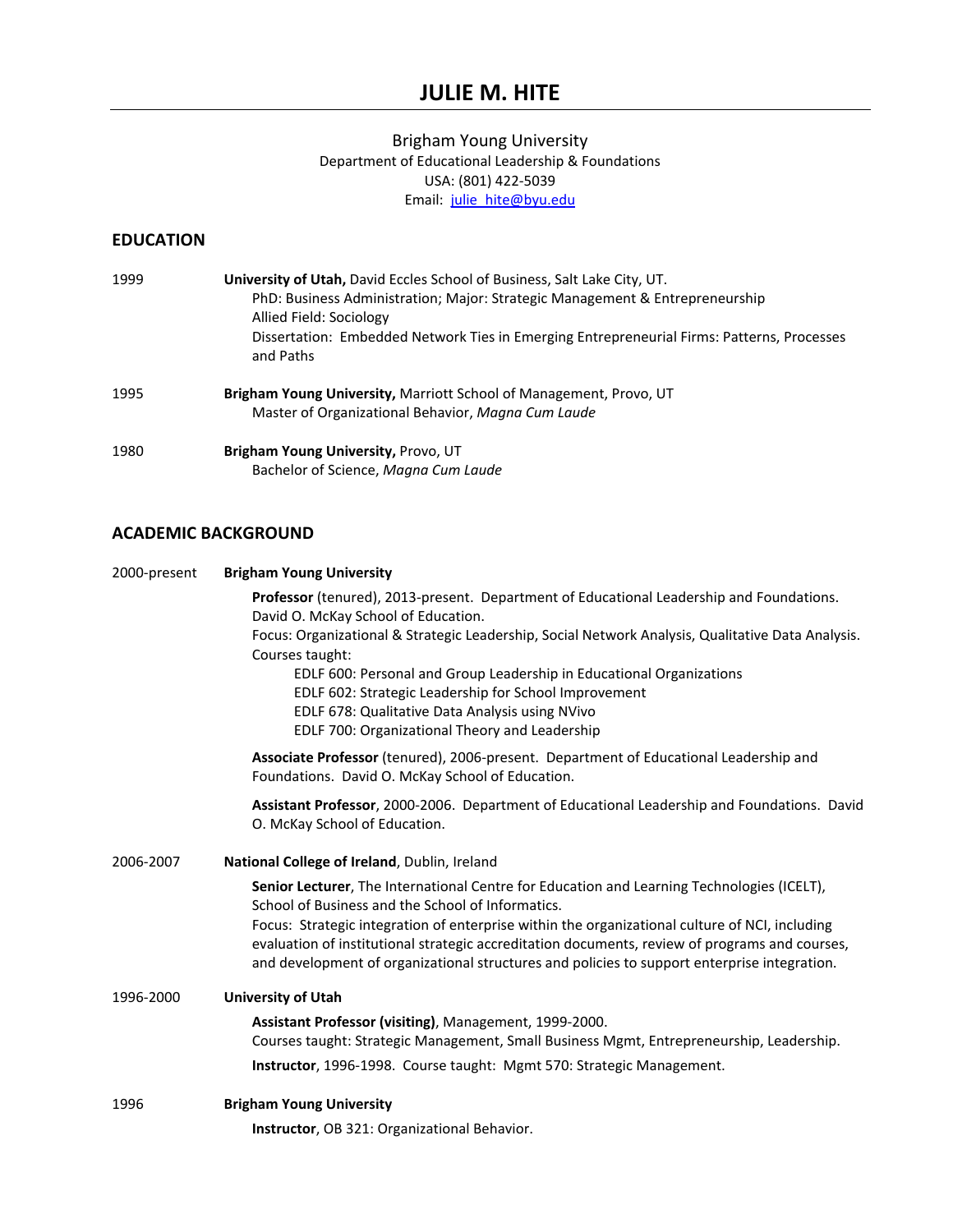### **SCHOLARLY PUBLICATIONS**

#### **Peer‐Reviewed Articles**

- Badar, K., Hite, J. M., & Badir, Y. F. (2014). The moderating roles of academic age and institutional sector on the relationship between co‐authorship network centrality and academic research performance: The case of chemistry faculty members in Pakistan. *Aslib Journal of Information Management, 66(1), 38‐53. (2012 Impact factor*: 0.432). DOI, Online Link
- Hallam, P. R., Boren, D.M**., Hite, J. M**., Hite, S. J., & Mugimu, C. B. (2013). Headteacher visibility and teacher perceptions of Headteacher trustworthiness: A comparison of the Ugandan context to existing theory. *International Journal of Educational Development*, 33(5), 510‐520. DOI
- Badar, K., Hite, J. M., & Badir, Y. F. (2013). Examining the relationship of co-authorship network centrality and gender on academic research performance: The case of chemistry researchers in Pakistan. *Scientometrics, 94*(2), 755‐ 775)*.* (Online First – 12 May 2012, DOI (2012 Impact factor: 2.133)
- Newby, L. S., **Hite, J. M**., Hite, S. J., & Mugimu, C. B. (2013). Technology and education: ICT in Ugandan secondary schools. *Education and Information Technologies*, 18(3), 515‐530. (Online First – 5 January 2012, DOI
- Hallam, P. R., Chou, F., **Hite, J. M.**, & Hite, S. J. (2012). Two contrasting models for mentoring as they affect retention of beginning teachers. *NASSP Bulletin*, *96*(3), 243‐277. (Online First – 21 May 2012) DOI
- Jacobs, W. J., Swensen, D. L., **Hite, J. M**., Erickson, L., & Tuttle, M. (2010). Preservice teacher preparation in international contexts: A case‐study examination of the International Student Teacher Programs. *Excellence in Higher Education*, *1*(1&2), 46‐56. DOI
- **Hite, J. M.,** Reynolds, B., & Hite, S. J. (2010). Who ya' gonna call? Networks of rural school administrators. *Rural Educator*, *32*(1), 11‐28. Online Link
- **Hite, J. M.,** Hite, S. J., Howell, S., & Crandall, L. (Fall 2008). The Online Journal of Distance Education reaches the 10‐ year mark: A look back using social network theory to examine its collaboration network. *Online Journal of Distance Learning Administration*. Online Link
- Chung‐Hoon, T. L., **Hite, J. M**., & Hite, S. J. (2007). Organizational integration strategies for promoting enduring donor relations in higher education: The value of building inner circle network relationships. *International Journal of Educational Advancement*, *7*(1), 2‐19. DOI
- **Hite, J. M**., Hite, S. J., Jacob, W. J., Rew, W. J., Mugimu, C. B., & Nsubuga, Y. K. (2006). Building bridges for resource acquisition: Network relationships among headteachers In Ugandan private secondary schools. *International Journal of Educational Development*, *26*(5), 495‐512. (DOI: 10.1016/j.ijedudev.2005.11.005).
- **Hite, J. M**., Williams, E. J., Hilton, S. C., & Baugh, S. C. (2006). The role of administrator characteristics on perceptions of innovativeness among a network of public school administrators. *Education and Urban Society*, *38*(2), 160‐ 187. (DOI: 10.1177/0013124505284289).
- **Hite, J. M.,** & Matthews, L. J. (2005). Assessing impact of leadership preparation programs: An analysis of the effects of student cohorts and administrative internships administrator network development. *NCPEA Education Leadership Review*, *6*(1), 14‐25. Online Link
- **Hite, J. M.** (2005). Evolutionary processes and paths of relationally‐embedded network ties in emerging entrepreneurial firms. *Entrepreneurship Theory and Practice*, *29*(1), 113‐144. (Online First – 20 Dec 2004, DOI
- **Hite, J. M**., Williams, E., & Baugh, S. C. (2005). Multiple networks of public school administrators: An analysis of network content and structure. *International Journal of Leadership in Education*, *8*(2), 91‐122.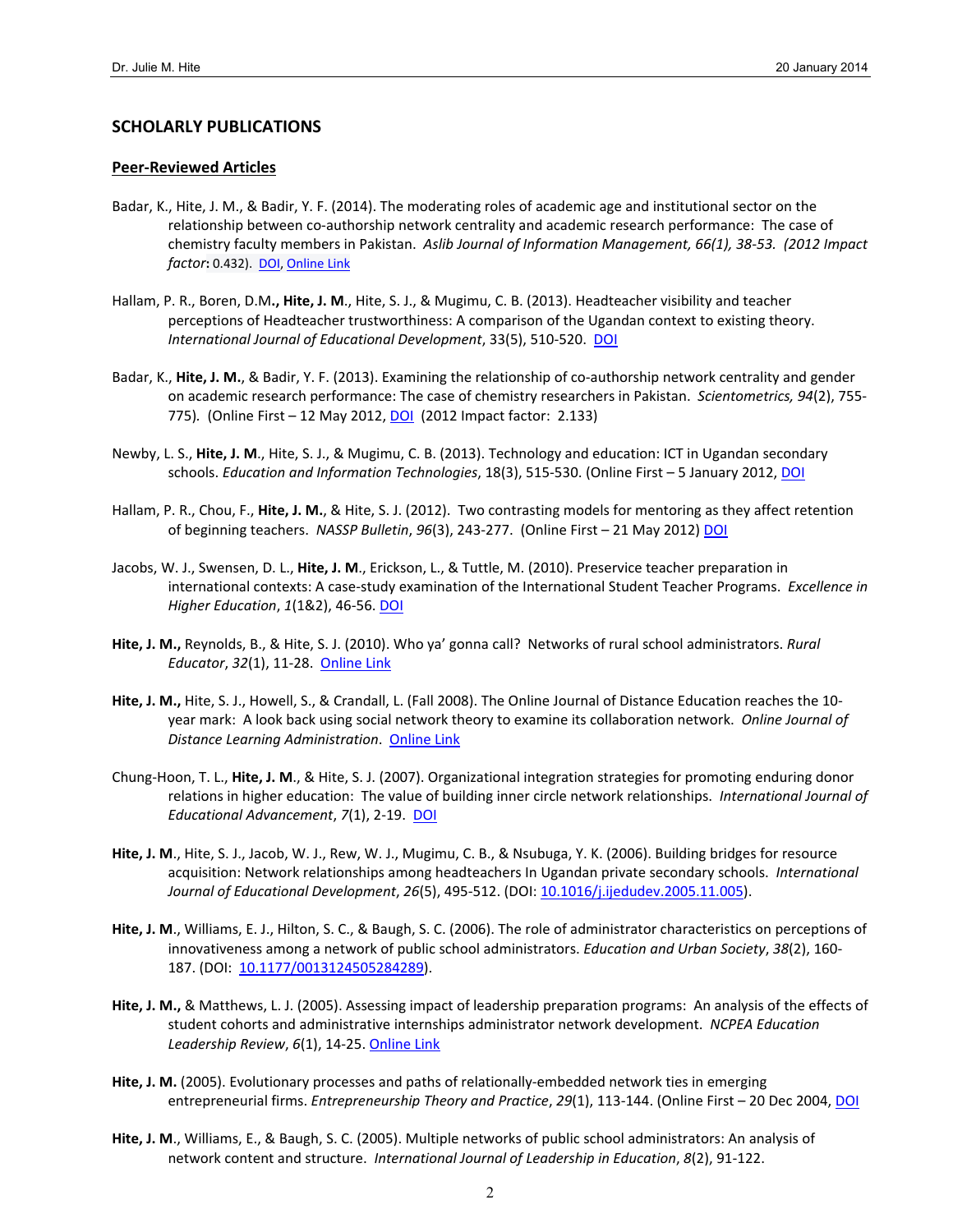- Chung‐Hoon, T. L., **Hite, J. M**., & Hite, S. J. (2005). Searching for enduring donor relationships: Evidence for strategies and factors in an integrated fund raising model. *International Journal of Educational Advancement*, *6*(1), 34‐ 53. (DOI: 10.1057/palgrave.ijea.2140232).
- Kemppainen, R., Ferrin, S. B., Ward, C. J., **& Hite, J. M.** (2004). 'One should not forget one's mother tongue'—A qualitative analysis of parental choice of language‐of‐instruction among Russian‐speaking families in Estonia. *Bilingual Research Journal*, *28*(2), 207‐228. (DOI: 10.1080/15235882.2004.10162814).
- **Hite, J. M**. (2003). Patterns of multidimensionality in embedded network ties: A typology of relational embeddedness in emerging entrepreneurial firms. *Strategic Organization!, 1*(1), 11‐52. (DOI: 10.1177/147612700311002)
- **Hite, J. M**. (2001). Evolutionary processes and paths of embedded network ties of emerging entrepreneurial firms. *Best Paper Proceedings of the Academy of Management*. (Competitive peer‐reviewed selection; Top 10% of conference papers). Online description.
- **Hite, J. M**., & Hesterly, W. S. (2001). The evolution of firm networks: From emergence to early growth of the firm. *Strategic Management Journal*, *22*(3), 275‐286. (DOI: 10.1002/smj.156).
- **Hite, J. M**. & Hesterly, W. S. (2000). Qualities of embedded network ties of emerging entrepreneurial firms. *Frontiers of Entrepreneurship Research*, 2000. Babson College: Wellesley, MA. Online article. [NOTE: Indexed as Frontiers of Entrepreneurial Research]
- **Hite, J. M.** (2000). Patterns of multidimensionality in embedded network ties of emerging entrepreneurial firms. *Best Paper Proceedings of the Academy of Management*. (Competitive peer‐reviewed selection; Top 10% of conference papers). Online Proceedings. Online description.
- **Hite, J. M.** (1998). The influence of the early firm life cycle on the evolution of entrepreneurial dyadic network ties. *Best Paper Proceedings of the Academy of Management*. (Competitive peer‐reviewed selection; Top 10% of conference papers). Online description.
	- **\*\***Paper also received Entrepreneurship Theory and Practice Best Conceptual Paper Award.
- Gregersen, H. B., **Hite, J. M.,** & Black, J. S. (1995). Expatriate performance appraisal in U.S. multinational firms. *Journal of International Business Studies*, *27*(4), 711‐738. (DOI:10.1057/palgrave.jibs.8490150).

#### **Book Chapters**

- Hallam, P. R., Dulaney, S., **Hite, J. M**., & Smith, H. (accepted 2013, in press). Trust at ground zero: Trust and collaboration within the professional learning community. In P. Forsyth, M. Van Houtte & D. Van Maele Eds. *Trust relationships and school life*. Netherlands: Springer.
- Hallam, P. R., Boren, D. M., **Hite, J. M**., Hite, S. J., & Mugimu, C. B. (accepted 2012, in press). Headteacher visibility and teacher perceptions of headteacher trustworthiness: Perspectives of Ugandan secondary teachers. In J. L. Zajda (Ed.), *International handbook on globalization, education and policy research* (volume number forthcoming). New York: Springer.
- **Hite, J. M**. (2011). Educational networks. In George Barnett (Ed.) *Encyclopedia of social networks (pp.231‐236).* Thousand Oaks, CA: SAGE Publications. (ISBN: 9781412979115). Online description. Online book preview. Article link (DOI: 10.4135/9781412994170).
- **Hite, J. M**. (2011). Embeddedness. In George Barnett (Ed.) *Encyclopedia of social networks (pp. 252‐255).* Thousand Oaks, CA: SAGE Publications. (ISBN: 9781412979115). Online description. Online book preview. Article link. (DOI: 10.4135/9781412994170).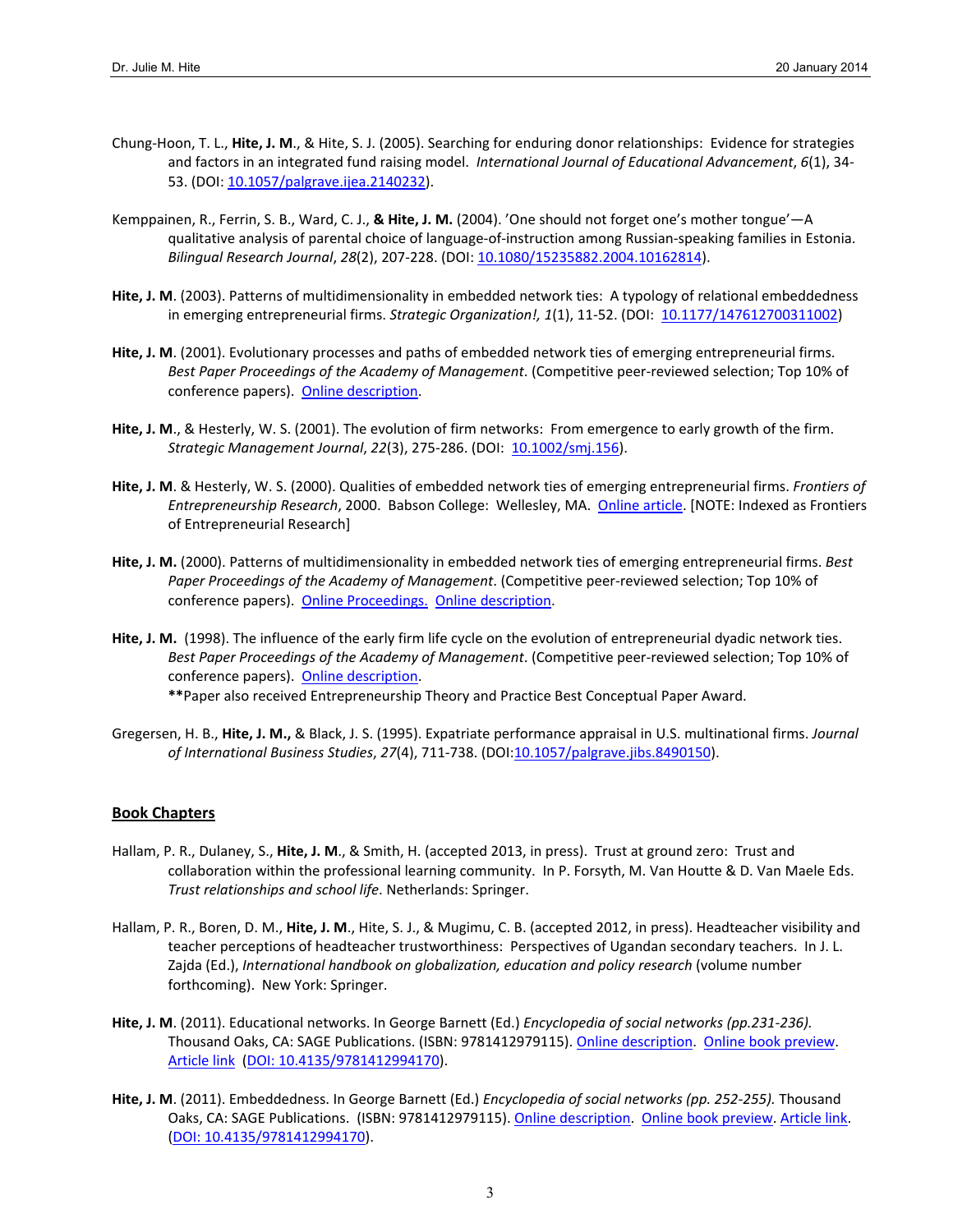- **Hite, J. M.** (2011). Multiplexed networks. In George Barnett (Ed.) *Encyclopedia of social networks (pp. 557‐559).* Thousand Oaks, CA: SAGE Publications. (ISBN: 9781412979115). Online description. Online book preview. Article link. (DOI: 10.4135/9781412994170).
- Mugimu, C. B., & **Hite, J. M**. (2011). Ugandan networks. In George Barnett (Ed.) *Encyclopedia of social networks* (pp. 891‐893). Thousand Oaks, CA: SAGE Publications. (ISBN: 9781412979115). Online description. Online book preview. Article link. (DOI: 10.4135/9781412994170).
- Hite, J. M., Hite, S. J., Mugimu, C. B., & Nsubuga, Y. K. (2010). Strategic co-opetition: Headteacher networking in Uganda's secondary schools. In Alan J. Daly (Ed.), *Social network theory and education change* (pp. 197‐219). Harvard Education Press: Cambridge, MA. (ISBN‐13: 978‐1‐934742‐80‐8)**.** Online description.
- Hallam, P. R., **Hite, J. M**., Hite, S. J., & Mugimu, C. B. (2010). So you want to be a headteacher? Liabilities of newness, challenges, and strategies of new headteachers in Uganda. In A. R. Shoho, B. G. Barnett & A. K. Tooms (Eds.), *The challenges of new principals in the 21st century* (Vol. 1, pp. 51‐76)*.* Charlotte, NC: Information Age Publishing. (ISBN: 978‐1‐61735‐093‐1). Online description.
- Hallam, P. R., **Hite, J. M**., Hite, S. J., Mugimu, C. B. (2009). The development and role of trust in educational leadership: A comparative study of U. S. and Ugandan school administrators. In A.W. Wiseman & I. Silova (Eds.), *Educational leadership: Global contexts and international comparisons* (Vol. 11, pp. 49‐80). Brighton, UK: Emerald Group Publishing Ltd. (ISBN: (ISBN**:** 978‐1‐84950‐645‐8). Online book preview. (DOI: 10.1108/S1479‐ 3679(2009)0000011005).
- Mendenhall, M. E., Ritchie, J. B., & **Hite, J. M.** (2010). For the power is in them: Leading through shared leadership. In M. Mendenhall & H. B. Gregersen (Eds.), *Joseph and Hyrum: Leading as one* (pp. 113‐123). ). Salt Lake City, UT: Deseret Book; and Provo, UT: BYU Religious Studies Center. Online book reference. Online article.
- **Hite, J. M**. (2008). The role of dyadic multi‐dimensionality in the evolution of strategic network ties. In J.A.C. Baum and T. J. Rowley (eds.), *Network strategy (Advances in Strategic Management* (Vol. 25, pp. 133‐170). Bingley, UK: Emerald Group Publishing Limited (JAI Elsevier Press, Inc.). (ISBN: 978-0-7623-1442-3). Online book reference. Online chapter reference.
- Hite, S. J**.**, **Hite, J. M**., Mugimu, C. B., & Rew, W. J. (2007). Geographic space and social space: A statistical analysis of Euclidean, actual, and least‐cost distance and network ties of headteachers in Uganda*.* In S. Winter & B. Robins (Eds.), *Proceedings of the International Workshop on Social Space and Geographic Space* ‐ SGS'07. , Victoria, Australia: The University of Melbourne. (Competitive peer‐reviewed selection of top conference papers). Publication information. Article link.
- Ndimwibo, S., & **Hite, J. M**. (2006). Successful strategies in HIV/AIDS prevention: The case of the Uganda Youth Anti‐ AIDs Association, 1992‐2004. In D.E. Morisky, W.J. Jacob, Y.K. Nsubuga & S.J. Hite (Eds.), *Youth and children overcoming AIDS: Lessons learned from Uganda* (pp. 171‐187). Greenwich, CT: Information Age Publishing. (ISBN: 978‐1‐59311‐472 ‐5). Online description.
- Gregersen, H. B., Black, J. S., & **Hite, J. M**. (1995). Expatriate performance appraisal. In Jan Selmer (Ed.), *Expatriate management: New ideas for international business* (Ch. 9, pp. 173‐196). Westport, CT: Quorum Books. (ISBN: 0‐89930‐949‐6). Online book preview.

### **Training Modules**

Hite, S. J., & **Hite, J. M**. (2004). Geographical information systems in education planning and management. A training module created for the IIEP/UNESCO. UNESCO International Institute for Education Planning.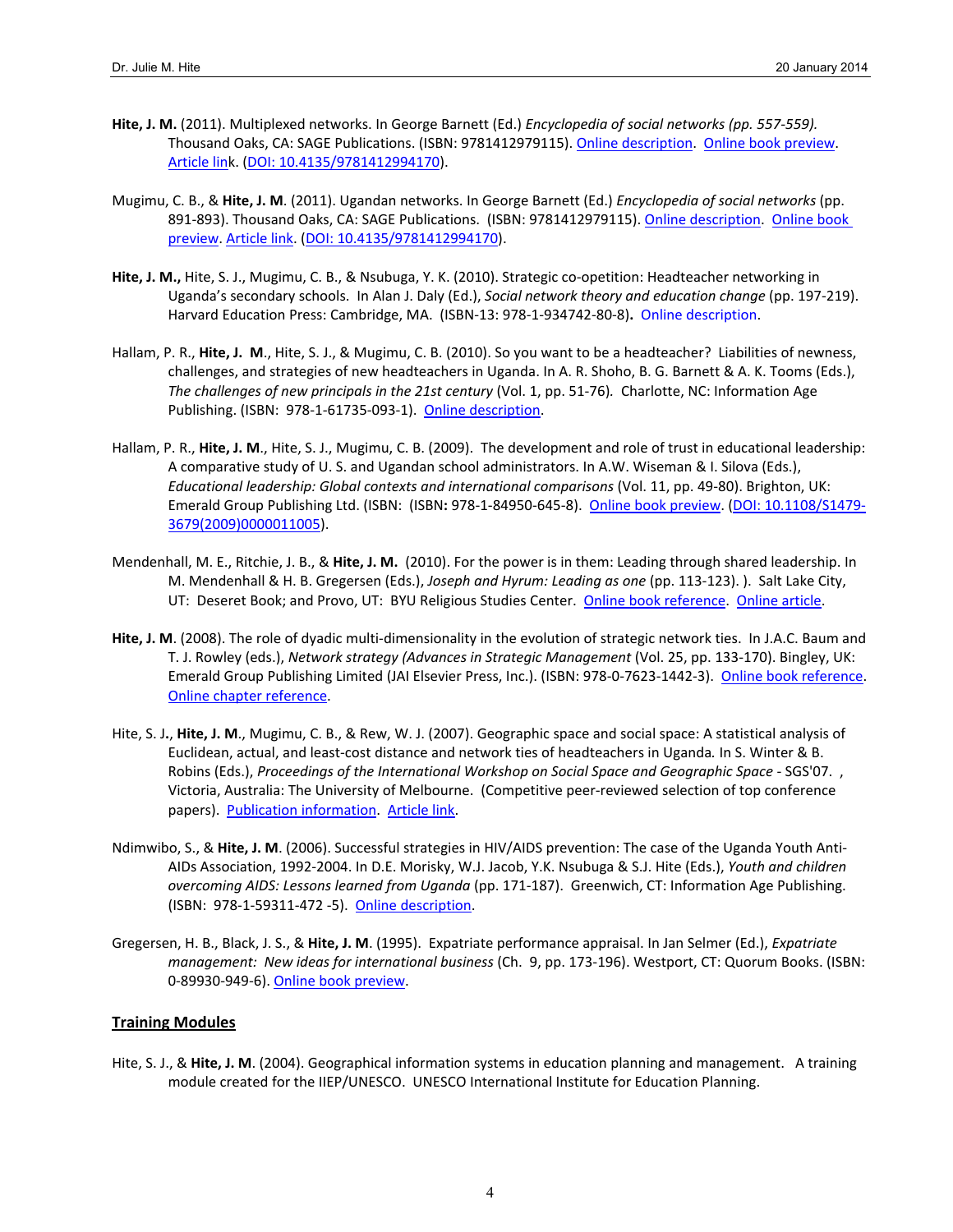#### **Invited Articles (Editorial review)**

- Hallam, P. R., **Hite, J. M.,** Hite, S. J., & Mugimu, C. B. (2012). Trust and educational leadership: Comparing the development and role of trust between U.S. and Ugandan school administrators. In Wise, C., Bradshaw, P., & Cartwright, M. (Eds.), *Leading professional practice in education.* London*:* SAGE Publications, Ltd. (ISBN: 9781446253335). Online description.
- **Hite, J. M.,** Mugimu, C. B., & Hite, S. J. (2002). Improving resource acquisition for private schools in Uganda: The role and structure of strategic networks. *The Journal of Educational Research, Theory and Practice in East Africa*, *1*(1), 9‐13.

#### **Creative Works**

**Hite, J. M.,** Wakkee, I., & Hite, S. J. (2012). TRENDS: Typology of Relational Embeddedness Network Data Survey. Provo, UT: Brigham Young University, and Amsterdam, The Netherlands: Free University of Amsterdam.

### **AWARDS & RECOGNITIONS**

- 2011 Annual Scholarship Award, Faculty Women's Association, Brigham Young University. http://news.byu.edu/archive11‐apr‐fwa.aspx
- 2010 Nomination for Young Faculty Award, McKay School of Education, Brigham Young University.
- 2008 Nomination for Maeser Teaching Award, McKay School of Education, Brigham Young University.
- 2004 Best Reviewer Award, Academy of Management, Entrepreneurship Division.
- 2001 Nomination for Newman Award, 2001 Best Paper Based on Dissertation, Academy of Management, Entrepreneurship Division.
- 2000 Best Reviewer Award, Academy of Management, Entrepreneurship Division.
- 2000 Nomination for Newman Award, 2000 Best Paper Based on Dissertation, Academy of Management, Entrepreneurship Division.
- 2000 Nomination for NFIB Award, 1999 Best Dissertation, Academy of Management, Entrepreneurship Division. August 2000 (tied for second place).
- 1998 ETP Best Conceptual Paper Award, Entrepreneurship: Theory and Practice. Academy of Management, San Diego, Entrepreneurship Division. Paper: The influence of the early firm life cycle on the evolution of entrepreneurial dyadic network ties.
- 1993 Covey Scholarship, Marriott School of Management, Brigham Young University.
- 1993 Honored Student Award, Marriott School of Management, Brigham Young University. (Honors one graduate student annually)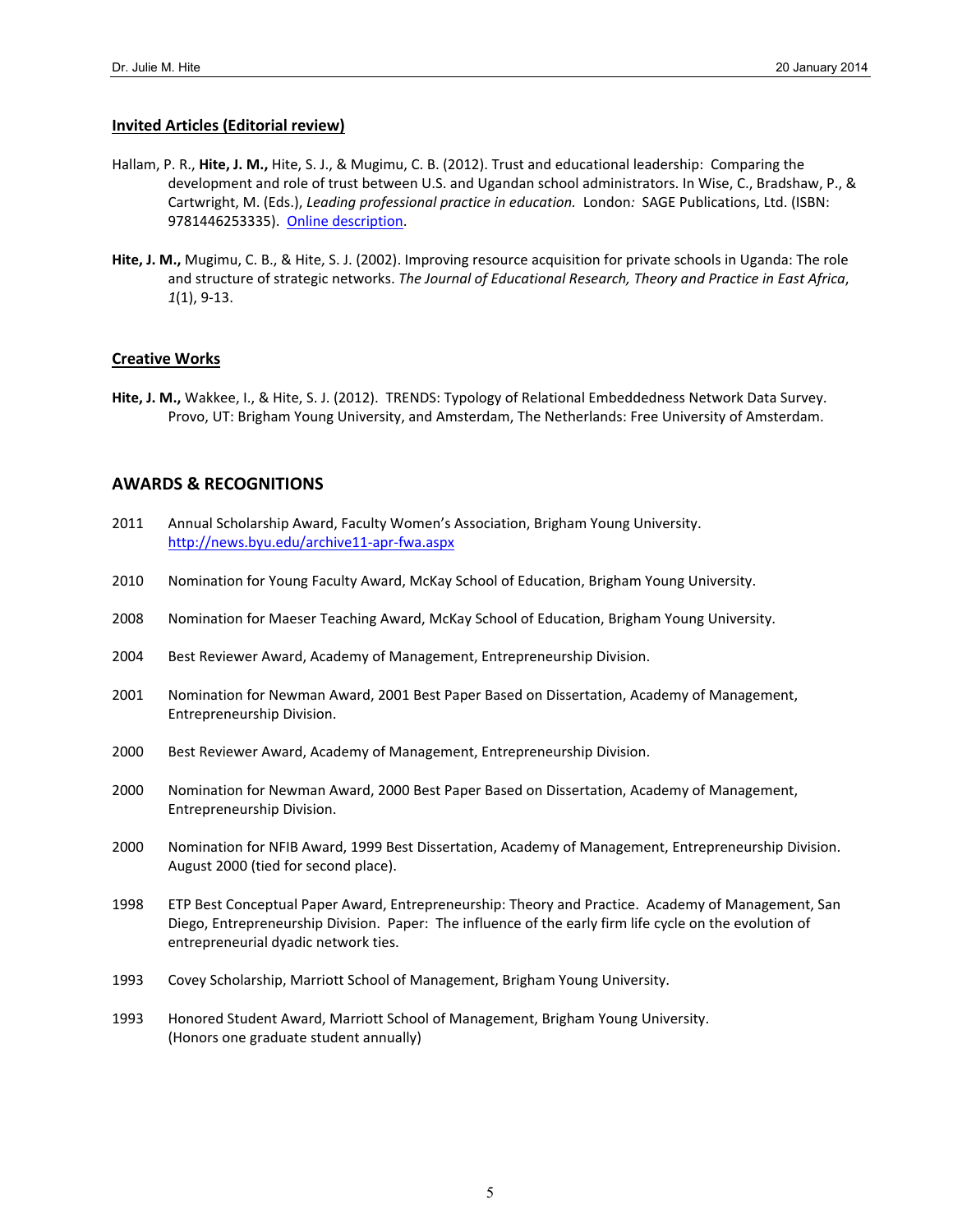#### **RESEARCH GRANTS & FUNDING**

- 2009 Hite, S. J. & **Hite, J. M**. *BYU Kennedy Center*. Funding approved for \$2,040. Project: Geo‐Spatial Analysis as an Alternative to GER and NER for Assessing Gender‐Sensitive Access and Equity to Secondary Schools in Mukono District, Uganda.
- 2009 Hite, S. J. & Hite, J. M. *BYU McKay School of Education*. Funding approved for \$9,125. Project: Geo‐Spatial Analysis as an Alternative to GER and NER for Assessing Gender‐Sensitive Access and Equity to Secondary Schools in Mukono District, Uganda.
- 2008 Hite, S. J. & **Hite, J. M**. *BYU ORCA Mentoring Environment Grant (MEG)*. Funding approved for \$19,890. Project: Geo‐Spatial, Network and Resource Influences on Performance and Policy in Ugandan Schools.
- 2008 Hite, S. J. & **Hite, J. M**. *BYU Kennedy Center*. Funding approved for \$2,040. Project: Geo‐Spatial, Network and Resource Influences on Performance and Policy in Ugandan Schools.
- 2005 **Hite, J. M.**, & Hite, S. J. *BYU Kennedy Center*. Funding approved for \$5,000. Project: Planning, Resources, Networks & Location (GIS) in International Education: A Study of School Performance in Mukono, Uganda.
- 2004 **Hite, J. M.**, & Hite, S. J. *BYU McKay School of Education*. Graduate Mentoring Grant (MEG) Funding approved for \$7,200 for graduate student mentoring of undergraduate research assistants. Project: Planning and Resources in International Private Education: A GIS and Network Analysis of Private Schools in Uganda.
- 2004 **Hite, J. M.**, & Hite, S. J. *BYU McKay School of Education*. Funding approved for \$5,850. Project: Planning and Resources in International Private Education: A GIS and Network Analysis of Private Schools in Uganda.
- 2003 Hite, S., J., & **Hite, J. M.** *BYU Jacobsen Center Service Learning Environment Grant*. BYU Uganda International Volunteers Program (IVP). Funding approved for \$6,800 for student scholarships and school access funds.
- 2003 Hite, S. J., & **Hite, J. M.** *BYU McKay School of Education*. Funding approved for \$12,800. Project: Planning and Resources in International Private Education: A GIS and Network Analysis of Private Schools in Uganda.
- 2002 **Hite, J. M**., & Hite, S. J. *BYU McKay School of Education*. Funding approved for \$9,000. Project: Strategic Networks of Private Schools in Uganda.
- 2002 **Hite, J. M.,** Williams, E. J., & Baugh, S. C. *BYU McKay School of Education*. Funding approved for \$9,000. Project: Strategic Networks of Public School Administrators.
- 2001 **Hite, J. M**. *BYU*, *Faculty Course Development*, Faculty Development Office. Funding of \$300 for course development.
- 2001 Williams, E. J., **Hite, J. M**., & Baugh, S. C. *BYU McKay School of Education*. Funding approved for \$10,300. Project: Strategic Networks of Public School Administrators.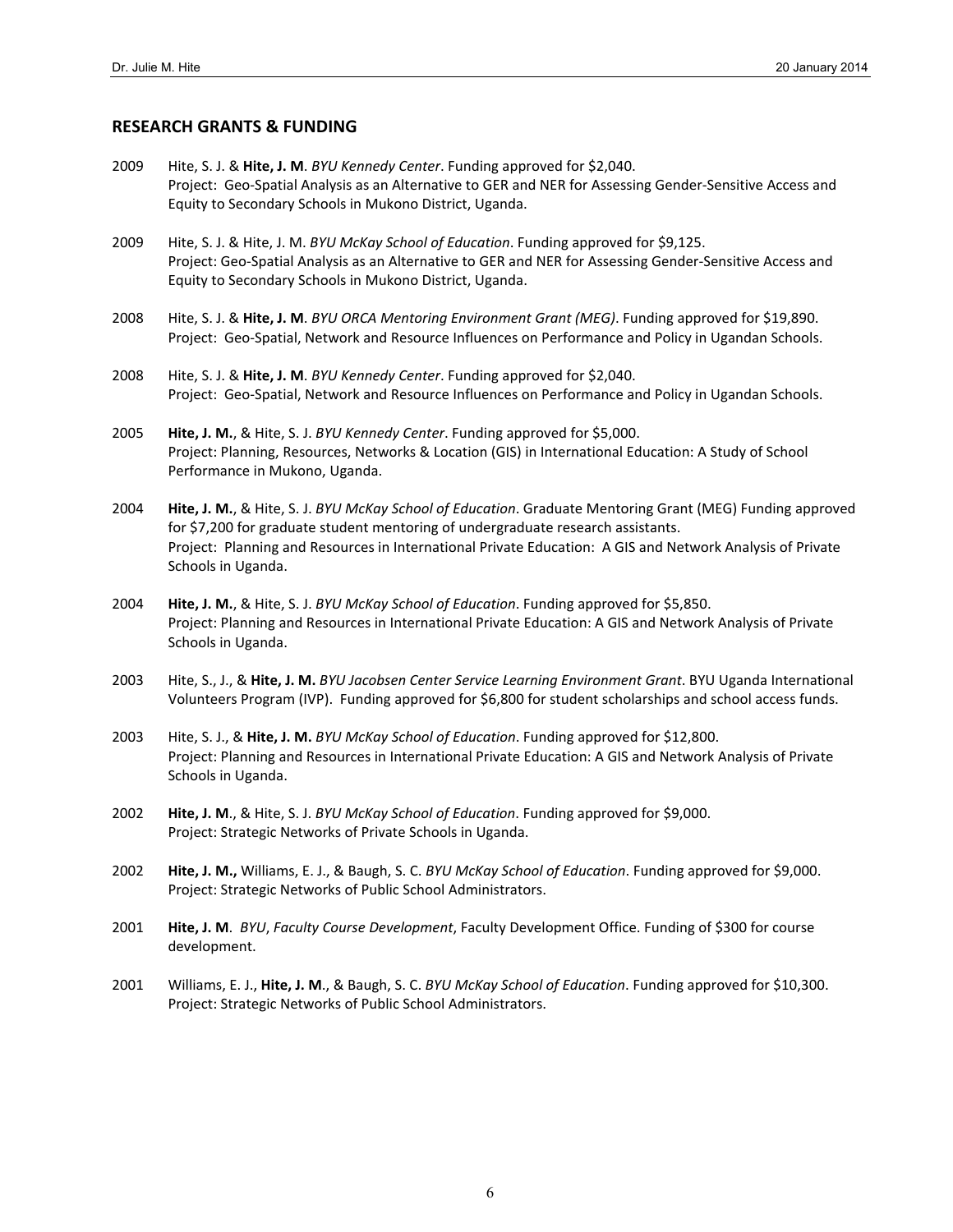### **PRESENTATIONS**

#### **International Lectures & Presentations (Invited)**

- **Invited Faculty and Conference Discussant**. (2006). Strategic entrepreneurship: The role of networking. Faculty Research Conference, Free University, Amsterdam, Netherlands, June 2006.
- **Faculty Presentation and Facilitation**. (2006). Doctoral Network Seminar Strategic Entrepreneurial Networks (3 days). Free University, Amsterdam, Netherlands, June 2005.
- **Faculty Presentation and Facilitation**. (2005). Doctoral Network Seminar Strategic Entrepreneurial Networks (3 days). Networks, learning & organizations. Free University, Amsterdam, Netherlands, June 2005.
- **Research Presentation**: (2004). Network evolution and relational embeddedness in emerging entrepreneurial firms. Free University, Amsterdam, Netherlands, February 2004.

#### **National & International Presentations (Peer‐Reviewed)**

- **Hite, J. M.,** Hite, S. J., Sudweeks, R., & Walker, T. D. (2011). Validating TRENDS The typology of relational embeddedness network data survey. Paper presented at 31st INSNA International Sunbelt International Social Network Conference, St. Petersburg, FL, 8‐11 February 2011.
- Reynolds, B. A., **Hite, J. M**., & Hite, S. J. (2011). Rural administrators sticking together. Paper presented at the 5th Annual International Conference on Design Principles and Practices. Sapienza University of Rome, Rome, Italy, 2‐4 February 2011.
- Adams, R., Taniguchi, S., **Hite, J. M.,** Mugimu, C., Hite, S., & Widmer, M. (2010). Fortifying leisure: A qualitative investigation of family leisure in Uganda. Paper presented at the Leisure Research Symposium held in conjunction with the 2010 Annual National Recreation and Parks Association Conference, Minneapolis, MN, 25‐29 October 2010. (Recreation discipline's national research symposium and discipline's premier research disseminator. Peer reviewed symposium.)
- Hallam, P. R., **Hite, J. M.,** Hite, S. J. & Mugimu, C. B. (2010). Challenges facing new principals in developing countries: A study of new headteachers in Uganda. Symposium presentation at UCEA Symposium: How Can Novice Principals Be Better Prepared and Supported? International Perspectives. University Council for Educational Administration (UCEA) Conference, New Orleans, LA, 28‐31 October 2010.
- Reynolds B. A., **Hite, J. M**., Hite, S. J. (2010). How rural administrators develop and maintain networks. Paper presented at the International Conference for Academic Disciplines, Las Vega, NV, 15‐18 March 2010.
- **Hite, J. M.,** Wakkee, I., Hite, S. J., Sudweeks, R. R., & Walker, T. D. (2009). Developing TRENDS: Typology of relational embeddedness network data survey. Paper presented at the 29<sup>th</sup> INSNA International Sunbelt International Social Network Conference, San Diego, CA, 11 March 2009.
- **Hite, J. M**., Hite, S. J., Rew, W. J., Mugimu, C. B., & Jacob, W. J. (2009). Resource network centrality and school performance: Examining a secondary school network in Mukono, Uganda. Paper presented at Comparative International Education Society (CIES), Charleston, SC, 24 March 2009.
- Baldwin, C., **Hite, J. M**., Hite, S. J. & Mugimu, C. B. (2009). Sleep habits and academic performance in secondary schools in Mukono, Uganda. Paper presented at Comparative International Education Society (CIES), Charleston, SC, 24 March 2009.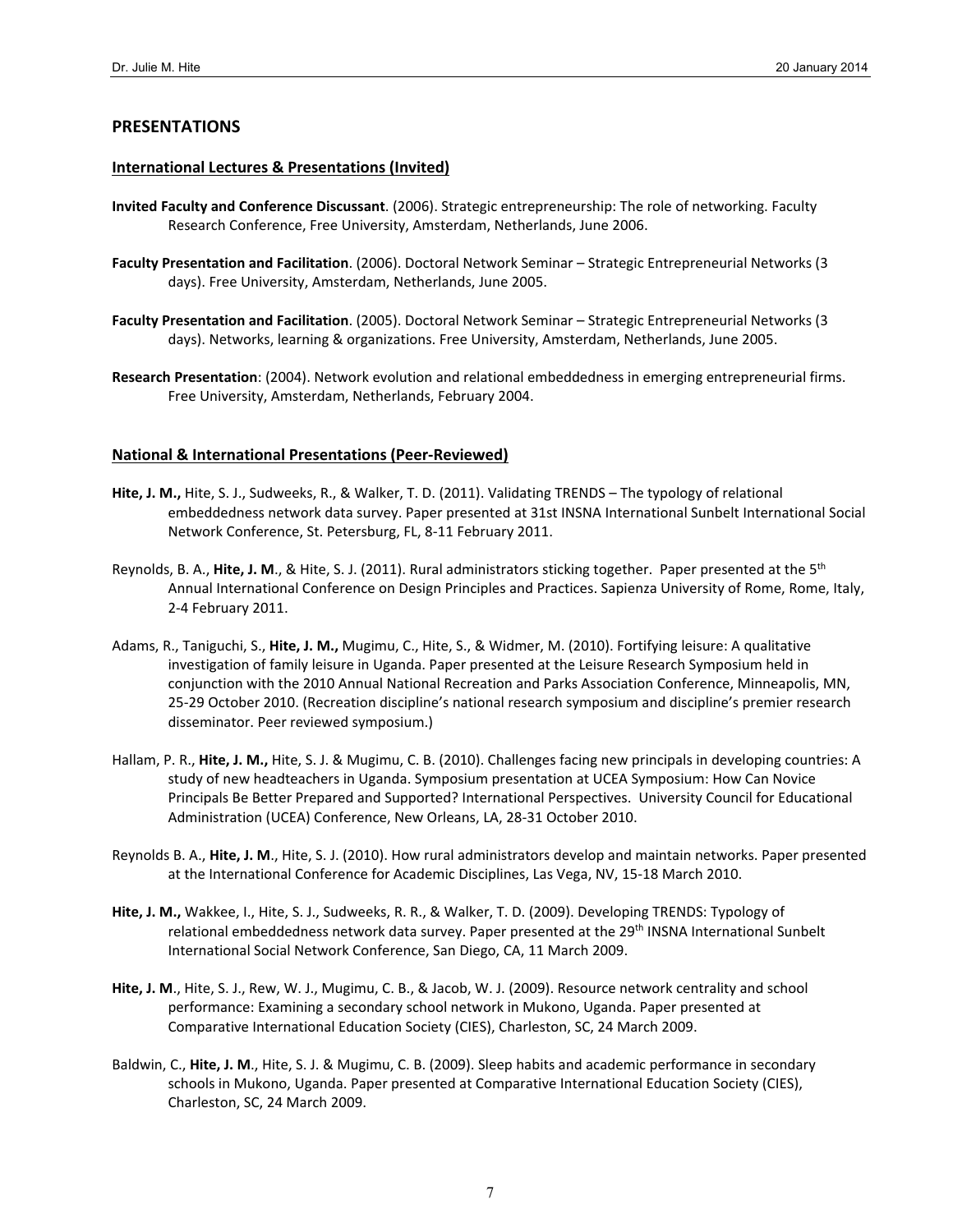- Evans, C., **Hite, J. M**., Hite, S. J. & Mugimu, C. B. (2009). Agents of political socialization of youth in Mukono, Uganda. Paper presented at Comparative International Education Society (CIES), Charleston, SC, 24 March 2009.
- Evans, C., **Hite, J. M**., Hite, S. J., & Mugimu, C. B. (2008). Agents of political socialization of youth in Mukono, Uganda. Paper presented at National Conference of Undergraduate Research, LaCrosse, WI, 16‐18 April 2009.
- Howard, M., Lowe, B., **Hite, J. M.,** Hite, S. J., & Mugimu, C. B. (2009). Gender equality in Ugandan secondary schools. Paper presented at Comparative International Education Society (CIES), Charleston, SC, 24 March 2009.
- Newby, L. S., **Hite, J. M**., Hite, S. J. & Mugimu, C. B. (2009). ICT in secondary schools in Mukono, Uganda: A case study. Paper presented at Comparative International Education Society (CIES), Charleston, SC, 24 March 2009.
- Wawro, P. R., Hite, S. J., **Hite, J. M**., Mugimu, C.B. (2008). Gender‐based catchment ranges in Uganda: Too far for girls? Paper presented at ESRI International User Conference, San Diego, CA, 4‐8 August 2008.
- Hite, S. J**., Hite, J. M**., & Chang, B. (2008). Collaboration networks in Comparative Education Journals: CER and a five-journal cluster. Paper presented at Comparative International Education Society (CIES), New York City, NY, 18 March 2008.
- **Hite, J. M.**, Hite, S. J., Mugimu, C. B., & Reynolds, B. A. (2008). Geographic and social space: Using distance to predict network ties among administrators in both US rural and Ugandan schools. Paper presented at the 28th INSNA International Sunbelt International Social Network Conference, St. Petersburg, FL, 22‐28 January 2008.
- **Hite, J. M.**, Hite, S. J., & Chang, B. (2007). Institutional norms, normative constraints and network structure: Micro and macro coauthoring networks in the field of comparative and international education. Paper presented at the 27th INSNA International Sunbelt International Social Network Conference, Corfu, Greece, 6 May 2007.
- Hite, S. J., **Hite, J. M**., Mugimu, C. B., & Rew, W. J. (2007). Examining critical resources and performance in secondary schools: The case of Mukono, Uganda. Paper presented at University Council of Education Administrators (UCEA) Conference, Alexandria , VA, 15‐18 November 2007.
- **Hite, J. M.,** Hite, S. J., & Reynolds, B. (2007). Strategic networks in rural school districts: An examination of the structure and content of rural public school administrator relationships. Paper presented at University Council of Education Administrators (UCEA) Conference, Alexandria, VA, 15‐18 November 2007.
- **Hite, J. M.**, Hite, S. J., & Rumsey‐Wairepo, A. (2006). The association between co‐authorship network structures and successful academic publishing among higher education scholars. Paper presented at 26<sup>th</sup> INSNA International Sunbelt Social Network Conference, Vancouver, British Columbia, Canada, 29 April 2006.
- Hite, S. J., **Hite, J. M**., Jacob, W. J., Rew, W. J., & Mugimu, C. B. (2005). School location and school performance: What education planners need to know. Paper presented at Comparative International Education Society (CIES), Palo Alto, CA, 24 March 2005.
- **Hite, J. M**., Hite, S. J., Rew, W. J., & Mugimu, C. B. (2005). Resource network relationships among Ugandan headteachers: Exploring geographical location, exchange strategies, and school performance. Paper presented at Comparative International Education Society (CIES), Palo Alto, CA, 24 March 2005.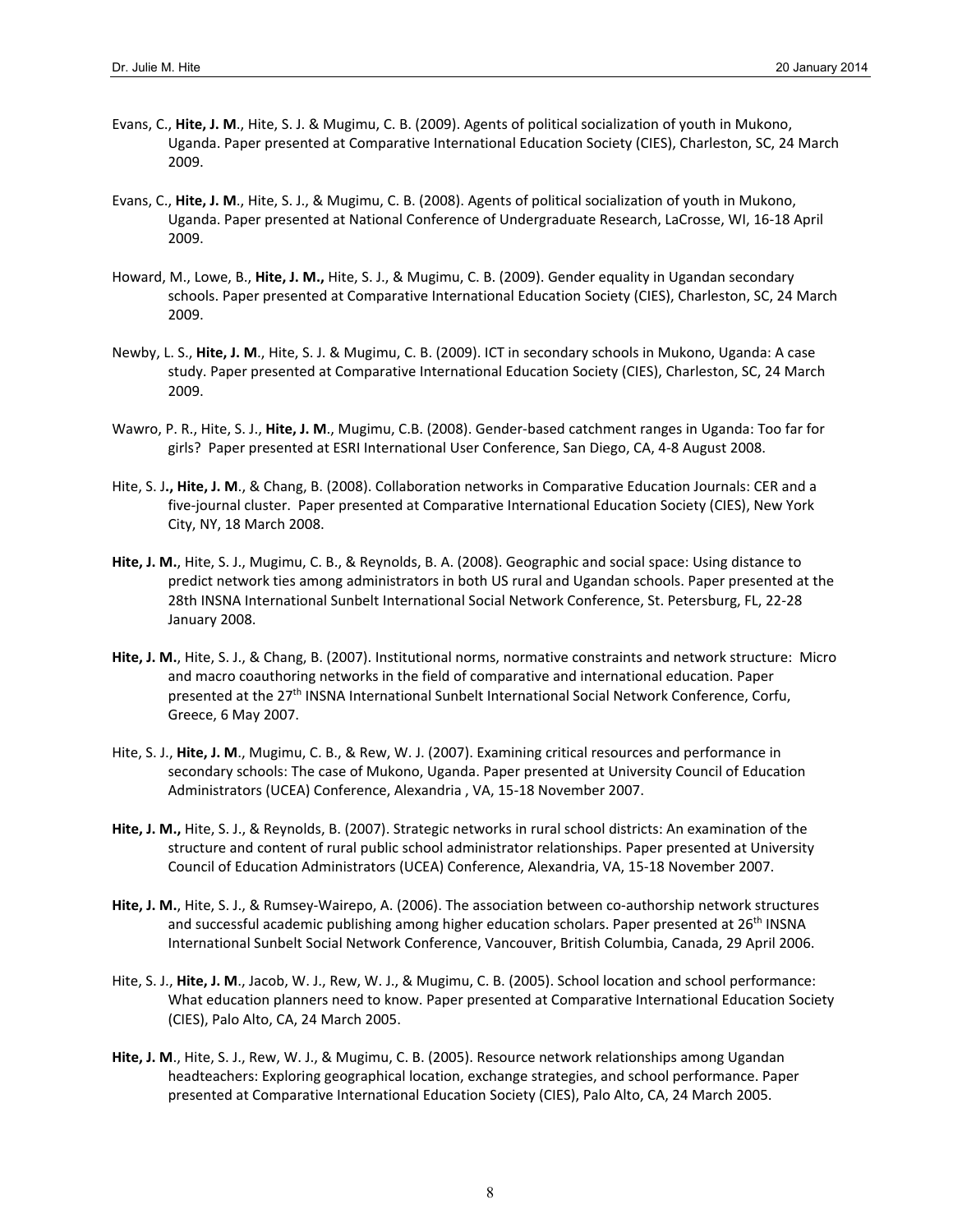- Hite, S. J., **Hite, J. M**., Mugimu, C. B., & Rew, W. J. (2005). Exploring the relationship between school resources and performance of secondary schools of Mukono Uganda: A resource‐based view approach. Paper presented at Comparative International Education Society (CIES), Palo Alto, CA, 24 March 2005.
- **Hite, J. M**., Hite, S. J., Rew, W. J., & Mugimu, C. B. (2005). Understanding the relationship between school level characteristics and national examinations: A case study of Mukono District, Uganda 2000‐2003. Paper presented at Comparative International Education Society (CIES), Palo Alto, CA, 24 March 2005.
- **Hite, J. M**., Hite, S. J., Rew, W. J., Jacob, W. J., & Mugimu, C. B. (2005). Resource network centrality and school performance: An examination of secondary schools in Mukono, Uganda. Paper presented at 25<sup>th</sup> INSNA International Sunbelt Social Network Conference, Redondo Beach, CA, 17 February 2005.
- Hite, S. J., Jacob, W. J., Mugimu, C. B., & **Hite, J. M**. (2004). Location, location, location: The role of physical location and GIS planning in Ugandan school performance. Paper presented at Comparative International Education Society (CIES), Salt Lake City, UT, 10 March 2004.
- **Hite, J. M**., Hite, S. J., Jacob, W. J., Rew, W. J., & Mugimu, C. B. (2004). Building bridges for resource acquisition: Networks relationships among headmasters in Ugandan secondary and primary schools. Paper presented at Comparative International Education Society (CIES), Salt Lake City, UT, 10 March 2004.
- **Hite, J. M**., Hite, S. J., Rew, W. J., Mugimu, B. C., & Nsubugu, Y. (2004). What's in a school? Financial, physical and human resources of Ugandan secondary schools. Paper presented at Comparative International Education Society (CIES), Salt Lake City, UT, 10 March 2004.
- Hite, S. J., **Hite, J. M**., Mugimu, B. C., Rew, W. J., & Nsubugu, Y. (2004). Making the grade: Using student national exams scores in school evaluation. Paper presented at Comparative International Education Society (CIES), Salt Lake City, UT, 10 March 2004.
- **Hite, J. M**., Hite, S. J., Mugimu, C. B., & Rew, W. J. (2004). Exploring the relationship between critical resources and student performance in secondary schools in Mukono‐Uganda. Paper presented at Comparative International Education Society (CIES), Salt Lake City, UT, 10 March 2004.
- Chung‐Hoon, T., & **Hite, J. M**. (2004). Factors for financial success: Organizational infrastructure practices for effective donor relationships in public higher education. Paper presented at the American Education Research Association (AERA), San Diego, CA, 16 April 2004.
- Skinner, J., Olin, S., & **Hite, J. M**. (2004). Challenges faced by girls in Ugandan secondary education: Influences on school enrolments and performance. Paper presented at Comparative International Education Society (CIES), Salt Lake City, UT, 10 March 2004.
- **Hite, J. M**., Williams, E. J., & Baugh, S. C. (2003). Multiple Organizational Network Structures in Public School Administration: The Role of Gender, Administrative Position, and Experience. Paper presented at 23rd INSNA International Sunbelt Social Network Conference, Cancun, Mexico, 10‐15 February 2003.
- **Hite, J. M.**, & Hite, S. J. (2003). Understanding the 'Old Boys' Network: A Network Perspective of Educational Leadership. Paper presented at the University Council for Educational Administration (UCEA) Conference, Portland, OR, 5‐8 November 2003.
- **Hite, J. M**., & Matthews, L. J. (2003). Assessing impact of leadership preparation programs: An analysis of the effects of student cohorts and administrative internships administrator network development. Paper presented at the University Council for Educational Administration (UCEA) Conference, Portland, OR, 5‐8 November 2003.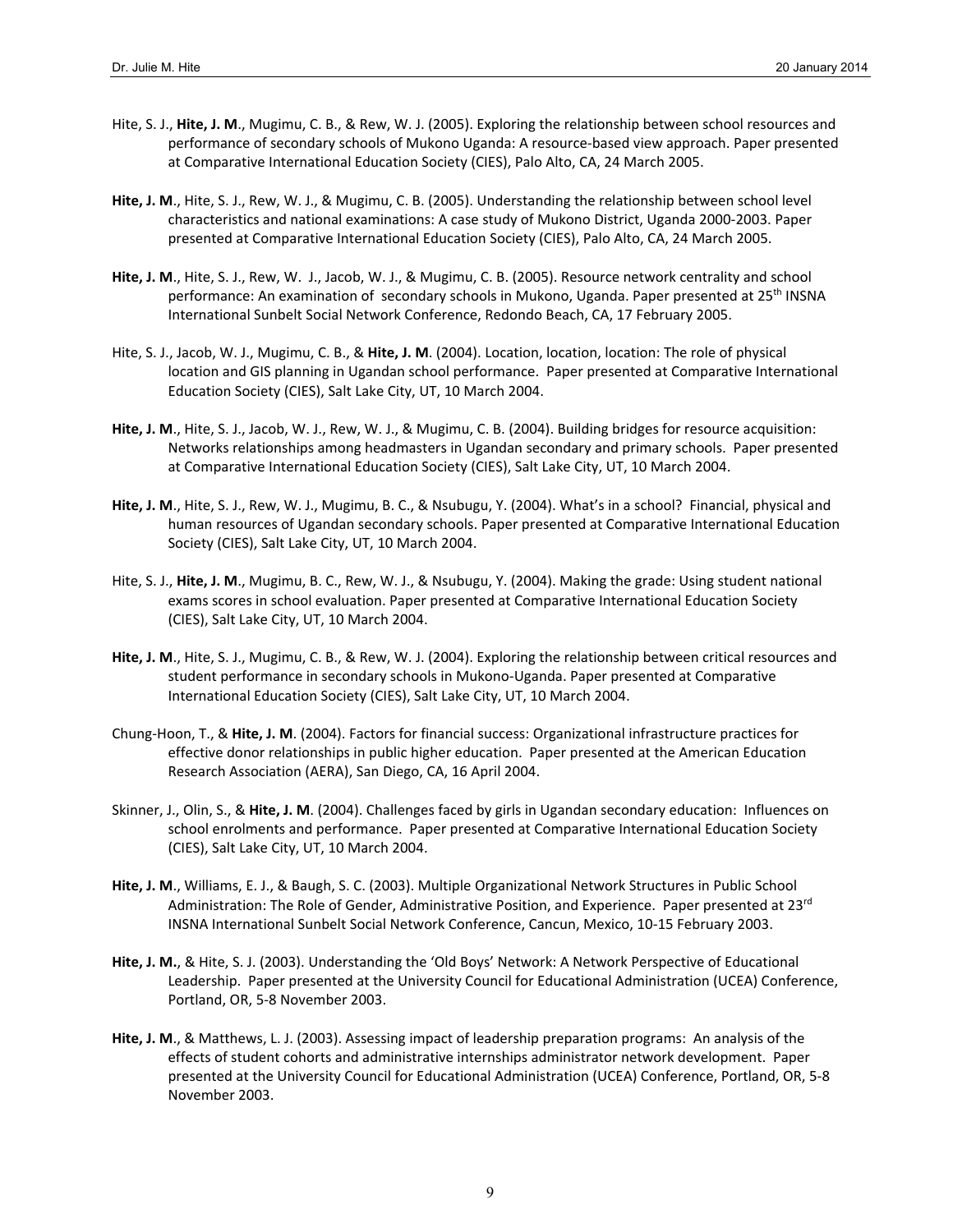- Williams, E. J., **Hite, J. M**., & Baugh, S. C. (2003). Self‐constituting communities of practice: Clues their content flows provide for cultivating knowledge‐nurturing communities that contribute to sustained school improvement. Paper presented at the University Council for Educational Administration (UCEA) Conference, Portland, OR, 5‐8 November 2003.
- **Hite, J. M**., Network research design. (2002). Workshop presentation at Academy of Management Conference, Denver, CO, 9‐11 August 2002.
- Hite, S. J., Mugimu, C.B., & **Hite, J. M.** (2002). The case of Mukono, Uganda: Challenges and possibilities in creating a geographical information system (GIS) to explore educational conditions in developing countries. Paper presented at Comparative and International Education Society (CIES) Conference, Orlando, FL, 5‐9 March 2002.
- **Hite, J. M**. (2002). The evolution of embedded network ties. Paper presented at the 22nd INSNA International Sunbelt Social Network Conference, New Orleans, LA, 13‐17 February 2002.
- **Hite, J. M**., Williams, E. J., & Baugh, S. C. (2002). Strategic Networks in Education: An examination and comparison of public school administrator networks. Paper presented at 22<sup>nd</sup> INSNA International Sunbelt Social Network Conference, New Orleans, LA, 13‐17 February 2002.
- **Hite, J. M**., Williams, E. J., & Baugh, S. C. (2002). Leadership through multiple network perspectives: An analysis of the multiple administrative networks in a public school district. Paper presented at the University Council for Educational Administration (UCEA) Conference, Pittsburgh, PA, 1‐4 November 2002.
- **Hite, J. M**., Williams, E. J., & Baugh, S. C. (2002). The role of administrator gender, position, and experience on network structure in public school administration. Paper presented at the University Council for Educational Administration (UCEA) Conference, Pittsburgh, PA, 1‐4 November 2002.
- **Hite, J. M**. (2001). The evolution of embedded network ties. Paper presented at the Academy of Management Conference, Washington DC, 5‐8 August 2001.
- Hite, S. J., **Hite, J. M.**, & Cook, B. (2001). A study of educational systems in Uganda: A strategic network analysis. Paper presented at Comparative and International Education Society (CIES) Conference, Washington, DC. 14‐17 March 2001.
- Matthews, L. J., Williams, E. J., Baugh, S. C., & **Hite, J. M**. (2001). Walking the walk and talking the talk in school leadership preparation: An experience‐based model. Paper presented at University Council for Educational Administration (UCEA) Conference, Cincinnati, OH, 2‐4 November 2001.
- Williams, E. J., **Hite, J. M**., & Baugh, S. C. (2001). Innovation networks in education: A strategic network study of public school administrator districts. Paper presented at the University Council for Educational Administration (UCEA) Conference 2001, Cincinatti, OH, 1‐4 November 2001.
- Matthews, L. J., Williams, E. J., Baugh, S. C., & **Hite, J. M**. (2001). Strengthening leadership preparation: Mentoring, full-year internships, and standards alignment. Paper presented at National Council of Professors of Educational Administration (NCPEA) Conference, San Antonio, TX, 8‐10 August 2001.
- **Hite, J.M**., Williams, E. J., & Baugh, S. C. (2001). Strategic educational networks: A network study of public school administrators. Paper presented at AERA 2001, Seattle, WA, 5‐9 April 2001.
- **Hite, J. M**. (2000). Patterns of multidimensionality in embedded network ties of emerging entrepreneurial firms. Paper presented at the Academy of Management Conference, Toronto, Canada, August 2000.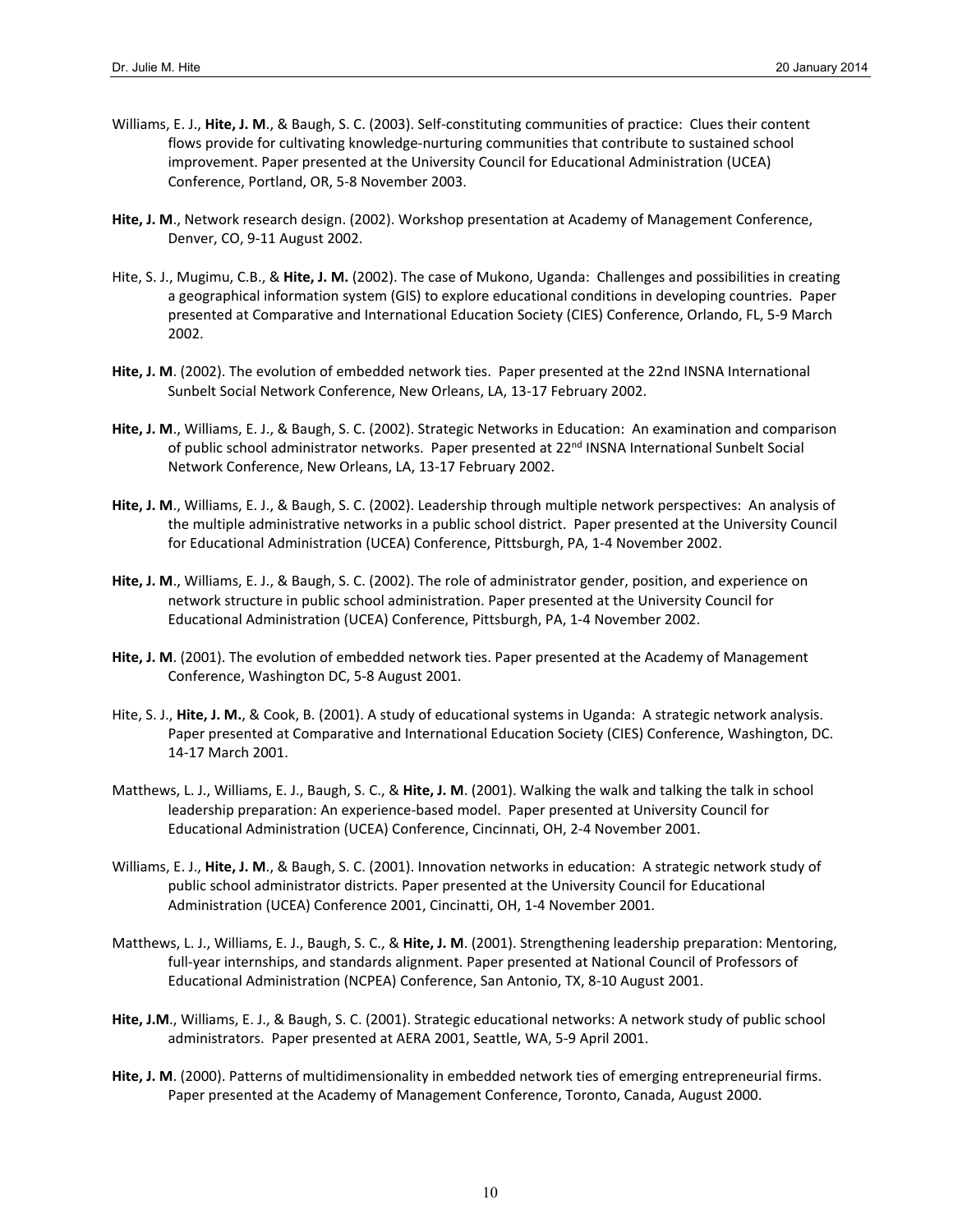- Zeitsma, C. & **Hite, J. M**. (2000). An activity‐based definition of entrepreneurship and its implications for the entrepreneurship/firm performance relationship. Paper presented at the Academy of Management Conference, Toronto, Canada, 4‐9 August 2000.
- **Hite, J. M**. (2000). Qualities of embedded network ties in emerging entrepreneurial firms. Paper presented at the Babson‐Kauffman Entrepreneurship Research Conference, Boston, MA, 8 June 2000.
- **Hite, J. M.** & Hesterly, W. S. (1999). The evolution of entrepreneurial dyadic network ties. Invited paper presented at the Strategic Networks Conference of the Strategic Management Society, Chicago, IL, 17 April 1999.
- **Hite, J. M**. (1999). Entrepreneurial networks: Patterns, processes and paths. Invited paper presented at the presentation, University of Louisville, Louisville, KY, 1 March 1999.
- **Hite, J. M**. (1998). The influence of the early firm life cycle on the evolution of entrepreneurial dyadic network ties. Paper presented at Academy of Management, San Diego, CA, 10‐12 August 1998. **\*\***Winner: Entrepreneurship Theory and Practice ‐‐ Best Conceptual Paper.
- **Hite, J. M**. (1998). Entrepreneurial networks: Patterns, processes and paths. Invited presentation, San Diego State University, San Diego, CA. 18 December 1998.
- **Hite, J. M**. (1998). The evolution of entrepreneurial dyadic network ties. Inaugural Speaker, Brown & Williamson Research Series in Entrepreneurship, University of Louisville, Louisville, KY, 19 November 1998.
- **Hite, J. M.** (1998). Entrepreneurial journeys: 1981‐1998. Invited presentation at the University of Louisville, Louisville, KY, 19 November 1998.
- Hesterly, W. S. & **Hite, J. M**. (1997). Interconnections within the field of strategic management: The network structure of strategic management scholars. Paper presented at 17th Annual International Conference, Strategic Management Society, Barcelona, Spain, 5‐8 October 1997.
- Gregersen, H. B., Black, J. S., & **Hite, J. M**. (1993). Performance appraisal policies for expatriates in U.S. and Canadian multinationals. Paper presented at Academy of International Business Conference, Maui, HI, 21‐ 24 October 1993.

#### **Regional & Local Presentations**

- Hite, J. M. & Young, J. (2012). Program learning outcomes. Workshop presentation at the McKay School of Education Conference, Provo, UT, 22 August 2012.
- Walker, T. D. & Hite, J. M. (2010). Towards measuring relational embeddedness: Two-factor analyses of TRENDS pilot survey data. Research presentation at the BYU Mary Lou Fulton Mentored Learning Conference, Brigham Young University, Provo, UT, 8 April 2010. \*\*Presentation awarded 1st place.
- Reynolds B. A., **Hite, J. M**., Hite, S. (2010). Strategic networks in rural school districts. Paper presented at Utah Rural Schools Conference, Southern Utah University, Cedar City, UT, 12‐14 July 2010.
- Baldwin, C., **Hite, J. M**., Hite, S. J. & Mugimu, C. B. (2009). Sleep habits and academic performance in secondary schools in Mukono, Uganda. Undergraduate student research paper presented at LDS Philanthropies, Semi-annual Meeting of the President's Leadership Council (PLC). Brigham Young University, Provo, UT, 15 October 2009.
- Evans, C., **Hite, J. M**., Hite, S. J., & Mugimu, C. B. (2009). Agents of political socialization of youth in Mukono, Uganda. Undergraduate student research paper presented at the BYU Inquiry Conference, Provo, UT, 4‐6 March 2009.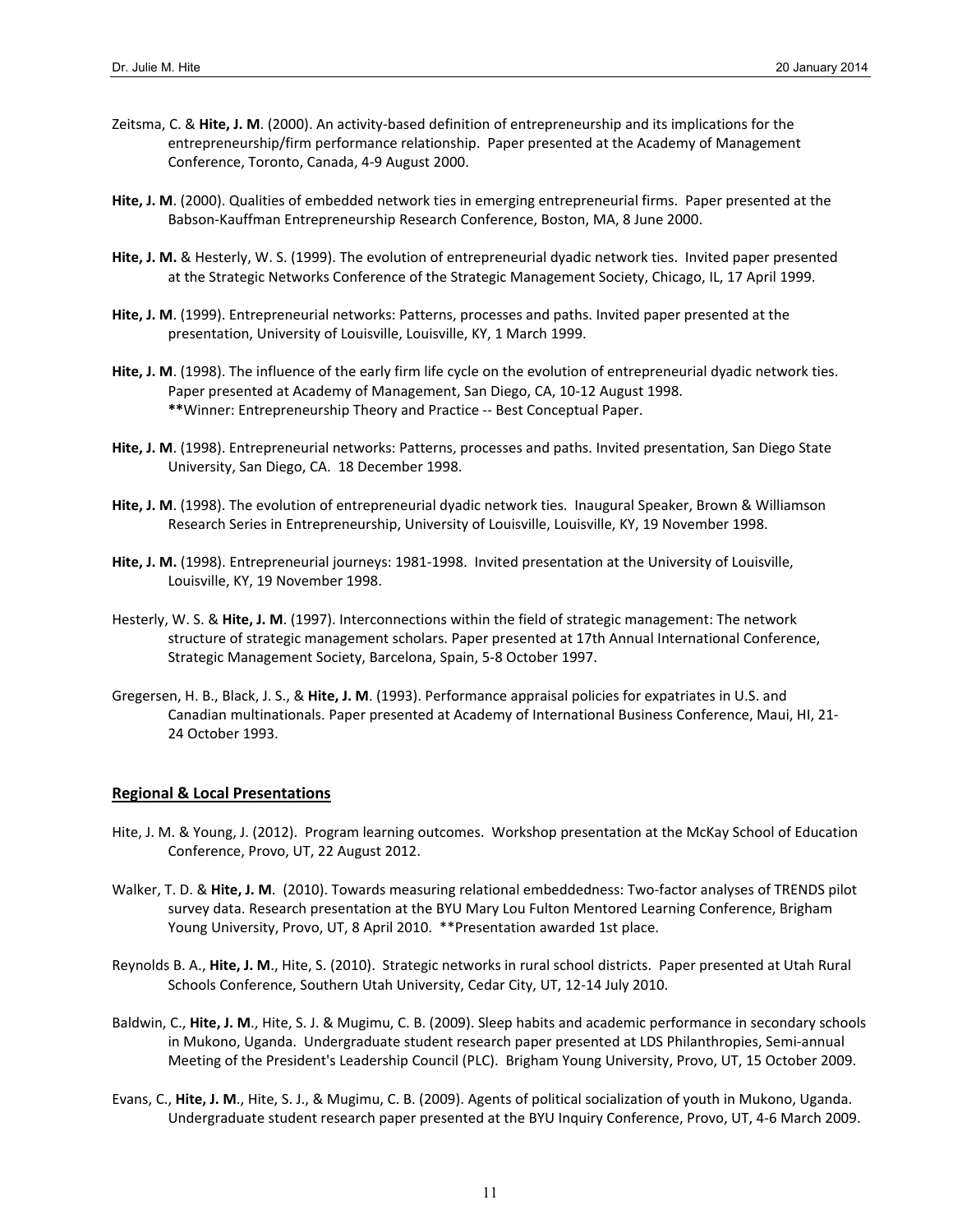- Evans, C., **Hite, J. M**., Hite, S. J., & Mugimu, C. B. (2009). Agents of political socialization of youth in Mukono, Uganda. Undergraduate student research paper presented at Utah Conference of Undergraduate Research, Salt Lake City, UT, 20 February 2009.
- Baldwin, C., **Hite, J. M**., Hite, S. J., & Mugimu, C. B. (2009). Sleep habits and academic performance in secondary schools in Mukono, Uganda. Undergraduate research paper presented at the BYU Inquiry Conference, Provo, UT, 4‐6 March 2009.
- Baldwin, C., **Hite, J. M**., Hite, & Mugimu, C. B. (2009). Sleep habits and academic performance in secondary schools in Mukono, Uganda. Undergraduate student research paper presented at Utah Conference of Undergraduate Research, Salt Lake City, UT, 20 February 2009.
- **Hite, J. M.** (2000). Wanting it all: The role of priorities, focus and balance. Invited presentation for BYU Honors Devotional, Provo, UT, 15 February 2000.

### **STUDENT RESEARCH MENTORING & FUNDING**

- 2012 BYU Undergraduate Honor's Thesis Chair, for Jonathan Ammons (Humanities major). Leading by virtue: The role of *Plutarch's Lives* in moral leadership development. Brigham Young University.
- 2012 Student Research Mentor for Timothy D. Walker, EIME doctoral student in McKay School of Education. EDLF research assistantship.
- 2011 Faculty Mentor & External Masters Committee Member for Taralyn Clark, master's student in Youth and Recreation Leadership. Thesis fieldwork using qualitative method of case studies. Article format thesis, submitted for publication.
- 2011 Student Research Mentor for Timothy D. Walker, EIME doctoral student in McKay School of Education. EDLF research assistantship.
- 2010 Faculty Mentor & External Masters Committee Member for Rachel Adams, master's student in Youth and Recreation Leadership. Master's fieldwork in Uganda, May 2009. Qualitative methods: Interviews & observation. Article format thesis, submitted for publication.
	- Student Paper Presentation: Adams, R., Taniguchi, S., **Hite, J. M**., Mugimu, C., Hite, S., & Widmer, M. (2010). Fortifying leisure: A qualitative investigation of family leisure in Uganda. Research paper presented at the Leisure Research Symposium held in conjunction with the Annual National Recreation and Parks Association Conference, Minneapolis, MN, 25‐29 October 2010.
- 2010 Student Research Mentor for Timothy D. Walker, EIME doctoral student in McKay School of Education. EIME research assistantship.
	- Student Presentation: Walker, T. D., & **Hite, J. M**. (2008). Towards measuring relational embeddedness: Two Factor Analysis of TRENDS Pilot Survey Data. Research paper presented at BYU Mary Lou Fulton Conference, Sociology Research Conference, Brigham Young University, Provo, UT, 8 Apr 2010. *Poster presentation winner: 1st place.*
- 2009 Student Research Mentor for Timothy D. Walker, EIME doctoral student in McKay School of Education. EIME research assistantship.
- 2009 ORCA Mentoring Grant. Served as faculty mentor to Martha Howard for work on gender equity in Ugandan secondary schools. Grant funding for student: \$1,500.
	- Student Presentation: Howard, M., Lowe, B., **Hite, J. M.,** Hite, S. J., & Mugimu, C. B. (2009). Gender Equality in Ugandan Secondary Schools. Undergraduate research paper presented at Comparative International Education Society, Charleston, SC, 24 March 2009.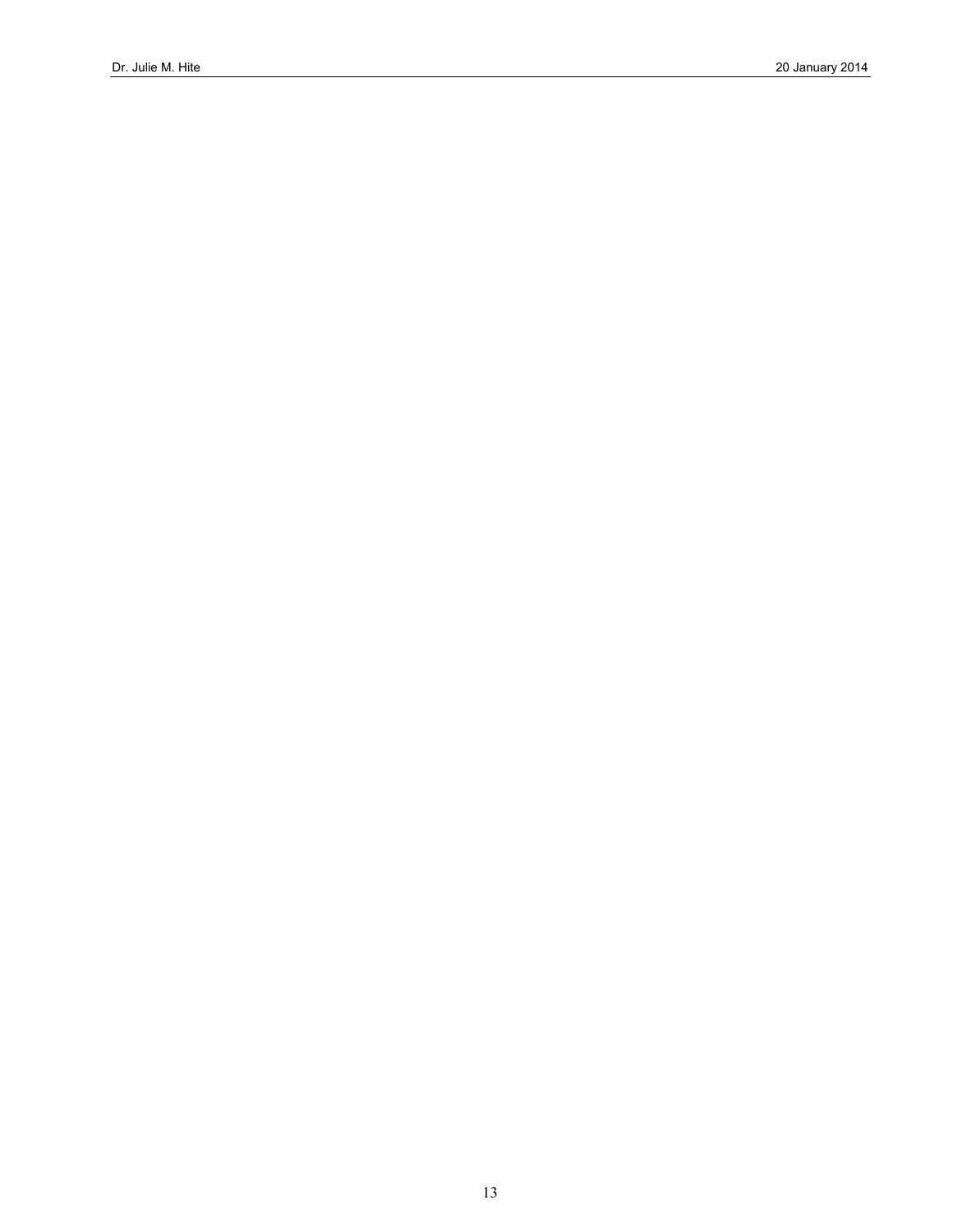- 2009 ORCA Mentoring Grant. Served as faculty mentor to Caleb Baldwin for work on sleep habits and academic performance of secondary students in Mukono, Uganda. Grant funding for student: \$1,500.
	- Student Presentations:
		- Baldwin, C., **Hite, J. M**., Hite, S. J., & Mugimu, C. B. (2009). Sleep habits and academic performance in secondary schools in Mukono, Uganda. Undergraduate research paper presented at LDS Philanthropies, Semi‐annual Meeting of the President's Leadership Council (PLC). Brigham Young University, Provo, UT, 15 October 2009.
		- Baldwin, C., **Hite, J. M**., Hite, S. J. & Mugimu, C. B. (2009). Sleep habits and academic performance in secondary schools in Mukono, Uganda. Undergraduate research paper presented at the Comparative International Education Society (CIES) Conference, Charleston, SC, 24 March 2009.
		- Baldwin, C., **Hite, J. M**., Hite, S. J., Mugimu, C. B. (2009). Sleep habits and academic performance in secondary schools in Mukono, Uganda. Undergraduate research paper presented at the BYU Inquiry Conference, Provo, UT, 4‐6 March 2009.
		- Baldwin, C., **Hite, J. M**., Hite, & Mugimu, C. B. (2009). Sleep habits and academic performance in secondary schools in Mukono, Uganda. Undergraduate research paper presented at the Utah Conference of Undergraduate Research, Salt Lake City, UT, 20 February 2009.
- 2009 Undergraduate Research Mentoring. Student research papers presented:
	- Feb 2009 --Two student papers, Utah Conference on Undergraduate Research
	- March 2009 --Four student papers, BYU Kennedy Center Inquiry Conference
	- March 2009 --Four student papers, Comparative &International Education Society Conference
	- April 2009 --One student paper, National Conference on Undergraduate Education
- 2009 ORCA Mentoring Grant. Served as faculty mentor to Cortney Evans for work on political socialization of Ugandan secondary students. Grant funding for student: \$1,500.
	- Student Presentations:
		- Evans, C., **Hite, J. M.,** Hite, S. J. & Mugimu, C. B. (2009). Agents of Political Socialization of Youth in Mukono, Uganda. Undergraduate research paper presented at Comparative International Education Society, Charleston, SC, 24 March 2009.
		- Evans, C., **Hite, J. M**., Hite, S. J., & Mugimu, C. B. (2008). Agents of Political Socialization of Youth in Mukono, Uganda. Undergraduate research paper presented at National Conference of Undergraduate Research, LaCrosse, WI, 16‐18 April 2009.
		- Evans, C., **Hite, J. M.,** Hite, S. J., Mugimu, C. B. (2009). Agents of political socialization of youth in Mukono, Uganda. Undergraduate research paper presented at Utah Conference of Undergraduate Research, Salt Lake City, UT, 20 February 2009.
		- Evans, C., **Hite, J. M**., Hite, S. J., Mugimu, C. B. (2009). Agents of political socialization of youth in Mukono, Uganda. Undergraduate research paper presented at the BYU Inquiry Conference, Provo, UT, 4‐6 March 2009.
- 2009 ORCA Mentoring Grant. Served as faculty mentor to Lauren Hagee for work on awareness of human rights among Uganda secondary school students. Grant funding for student: \$1,500.
- 2008 Field-based Student Research Mentoring. Facilitated 9 undergraduate and 2 graduate students in field research in secondary schools in Mukono, Uganda. Provided research mentoring for these students over three semesters (both on campus and in the field) across eight different student‐led, field‐based research projects, including obtaining IRB approvals, research design, data collection, analysis and write‐ups.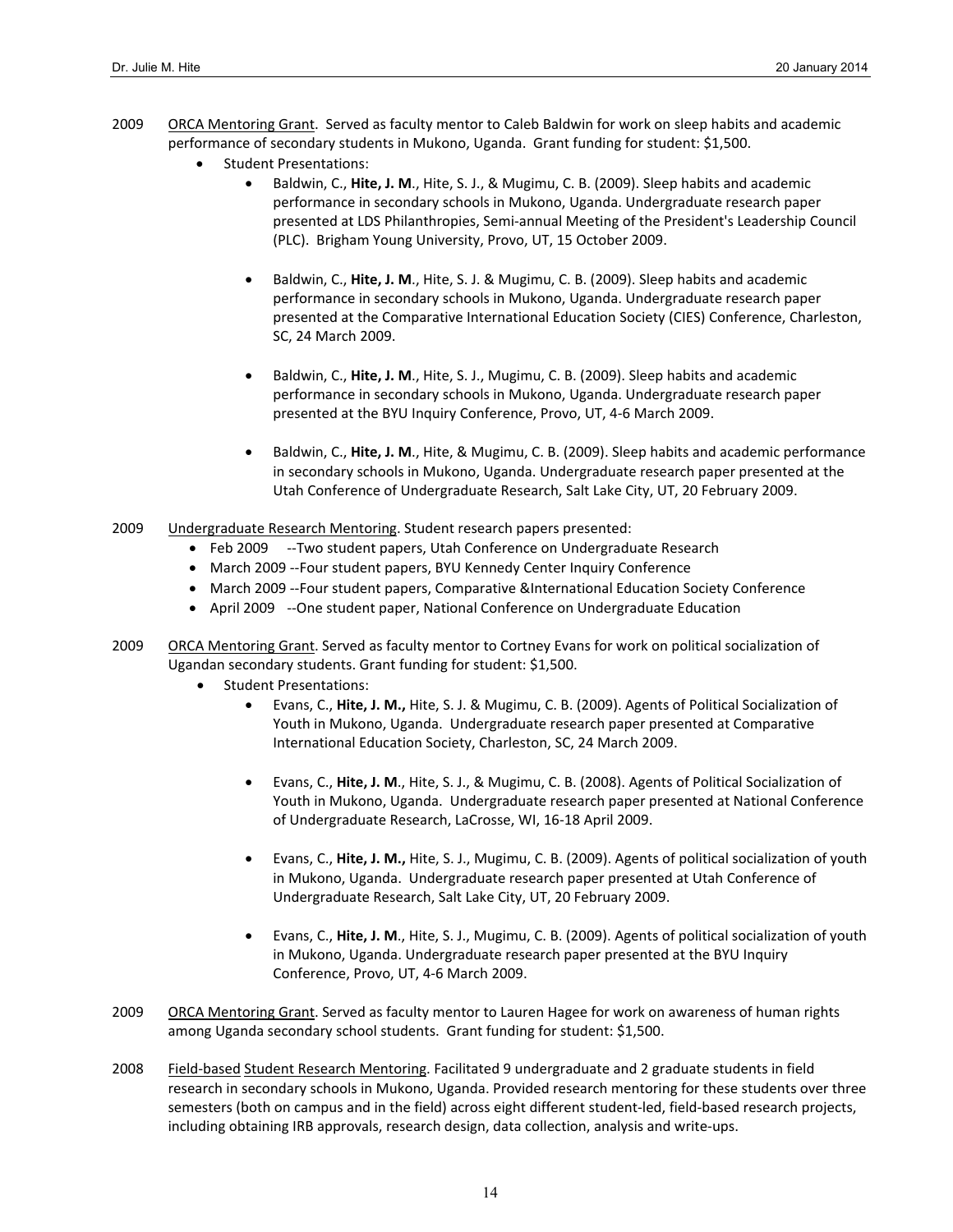- 2008 Student Research Mentor for Michelle Kincaid, EDLF masters student and BYU Law School student, for her field-based research on women's property transference in Mukono District, Uganda.
	- Student paper: Kincaid, Michelle. (2009). A will written solution. *The Journal of Inquiry: Student Cross‐ Cultural Field Research*, 5, 45‐55. [http://kennedy.byu.edu/events/inquiry/journal.php]
- 2008 ORCA Mentoring Grant. Served as co-faculty mentor to David S. Hite for research on vision of secondary students and school performance in Mukono District, Uganda. Grant funding for student: \$1,500.
- 2004 Undergraduate Research Trainee (URT) Program. Mentored Tara McIntosh (one-half URT position-Winter semester only). Project: Networks of Private Schools in Uganda: A qualitative and network analysis.
- 2004 ORCA Mentoring Grant. Served as faculty mentor to Jackie Skinner for work on the challenges of Ugandan girls. Grant funding for student: \$1,500.
	- Student publication: Skinner, Jackie. (2005). The influence of struggles faced by Ugandan female students In secondary education on their enrollment and academic performance. *The Journal of Undergraduate Research and Creative Activities*. [http://orca.byu.edu/Journals/JUG2005.aspx]
- 2004 Graduate Mentoring Environment Grant. Brigham Young University, McKay School of Education. Funding approved for \$7,200 for W. Joshua Rew. Project: Planning and Resources in International Private Education: A GIS and Network Analysis of Private Schools in Uganda.
- 2003 Research Assistants. Mentored undergraduate Research Assistant, funded by the McKay School of Education: Tara McIntosh. Project: Ugandan networks of private schools.
- 2003 ORCA Mentoring Grant. Served as co-faculty mentor to Allyson Flake for work on the Ugandan networks of primary school headmasters. Grant funding for student: \$1,000. Original faculty mentor: Dr. Steven J. Hite.
	- Student publication: Flake, Allyson (2003). Networks of primary school headmasters in Uganda. *The Journal of Undergraduate Research and Creative Activities*, Vol. 2003. [http://orca.byu.edu/Journals/JUG2003.aspx]
- 2003 Undergraduate Research Trainee (URT) Program. Mentored Allyson Flake (Fall semester only). Project: Networks of Private Schools in Uganda: A qualitative and network analysis.
- 2003 Research Assistants. Mentored 8 undergraduate Research Assistants, funded by the McKay School of Education. Project: Ugandan networks of private schools.
- 2003 ORCA Mentoring Grant. Faculty sponsor for Troy Smith's ORCA work on the role of strategic networks on school performance in Uganda. Grant funding for student: \$1,500.
	- Student publication: Smith, T. (2003). Determinants of School Success: Performance in Secondary Schools in Mukono, Uganda. *The Journal of Undergraduate Research and Creative Activities*, Volume 2003. [http://orca.byu.edu/Journals/JUG2003.aspx]
- 2003 Graduate Fellow Dissertation Grant. Faculty sponsor for Tanise Chung-hoon's dissertation research on Turning the Organization Inside-Out. Grant funding for student: \$5,000.
- 2003 Undergraduate Research Trainee (URT) Program. Mentored Erin Yamashita (Winter semester only). Project: Networks of Private Schools in Uganda: A qualitative analysis.
- 2002 Research Assistants. Mentored 4 undergraduate Research Assistants, funded by the McKay School of Education. Projects included: Ugandan networks of private schools and strategic networks in education.
- 2002 Undergraduate Research Trainee (URT) Program. Mentored Troy Smith (Fall semester only). Project: Networks of Private Schools in Uganda: A qualitative analysis.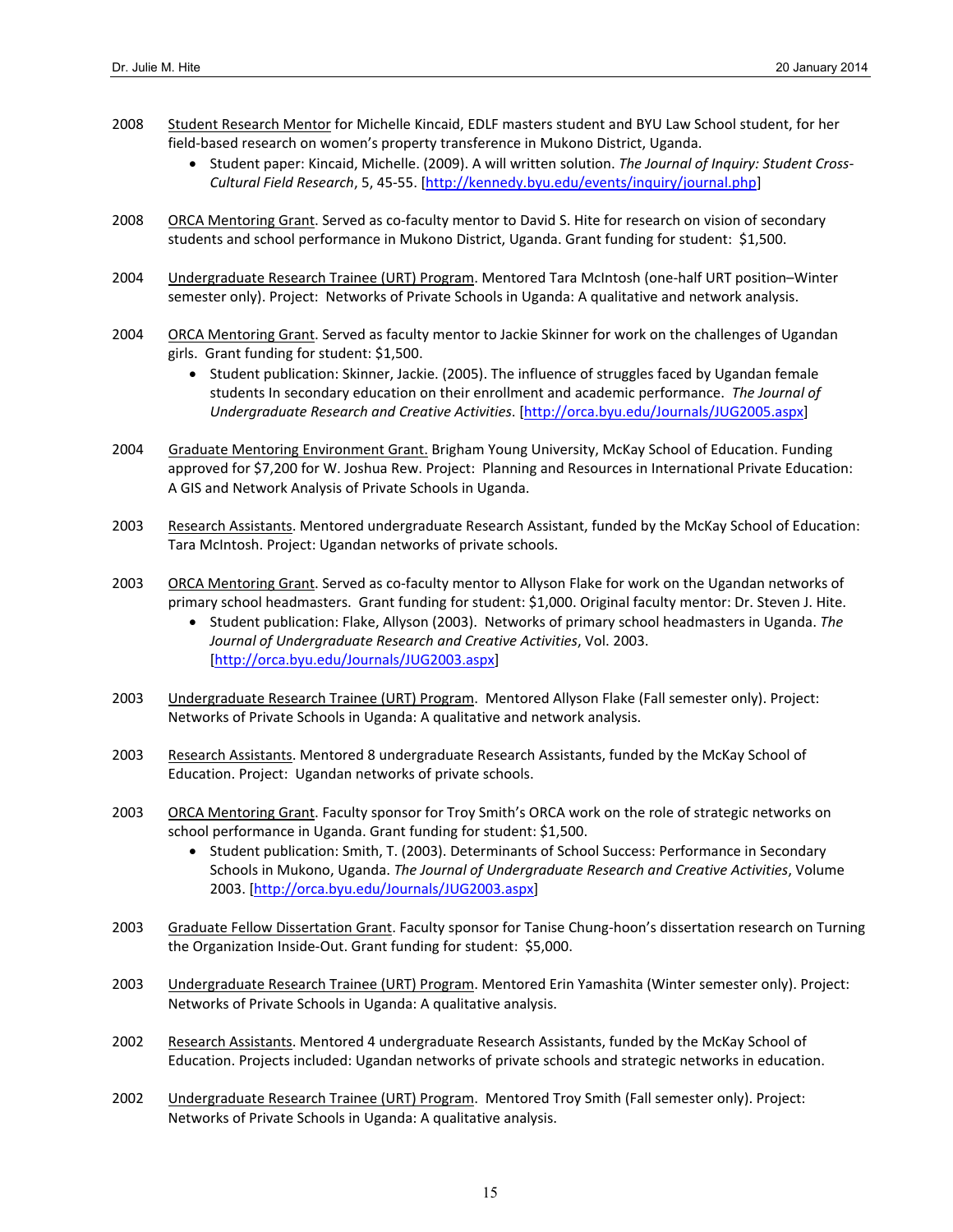- 2001 Research Assistants. Mentored 6 undergraduate Research Assistants, funded by the McKay School of Education and the Kennedy Center. Projects included: Ugandan networks of private schools, strategic networks in education and networks literature review.
- 2001 ORCA Mentoring Grant. Served as faculty mentor to Dustin Stucki for his work on the synthesis of strategic network theory and research literature. Grant funding for student: \$1,000.
	- Student publication: Stucki, D. (2002). Review of literature and research of informal and social networks. *The Journal of Undergraduate Research and Creative Activities*, Vol. 2001/2002, p. 431‐433.
- 2001 Undergraduate Research Trainee (URT) Program, 2001-2002. Mentored URT: Dustin Stucki. Project: Literature review on strategic network theory and research.

### **SERVICE & COMMITTEE ASSIGNMENTS**

#### **Department Service**

| 2013-present | <b>Committee Chair, EDLF Faculty Search Committee</b>                                                               |
|--------------|---------------------------------------------------------------------------------------------------------------------|
|              | Facilitate search for three open faculty positions                                                                  |
| 2009-present | Committee Member, School Leadership Program Committee                                                               |
|              | Facilitate admissions, academic curriculum, public relations, assessment & accreditation                            |
| 2010-2013    | Chair, TEAC Committee (School Leadership Program accreditation)                                                     |
|              | Strategic oversight of TEAC processes                                                                               |
|              | Preparation of TEAC Inquiry Brief Proposal<br>٠                                                                     |
|              | Development of program quality control system, including initial student and program<br>$\bullet$<br>assessments    |
| 2008-2011    | Committee Member, Executive School Leadership Program Committee (ExSL)                                              |
|              | Strategic revision of the program as a track of the School Leadership Program                                       |
|              | Coordination of academic curriculum, scheduling & assessment<br>$\bullet$                                           |
| 2007-2008    | Chair, Ad-hoc School Leadership Program Committee                                                                   |
|              | Strategic program analysis of and recommendations for School Leadership Program (M.Ed.)                             |
| 2006-2007    | <b>Committee Member, EDLF Assessment and Improvement Committee</b>                                                  |
|              | Facilitated and prepared the BYU Departmental Unit Review (much of which while on<br>sabbatical out of the country) |
| 2005-2006    | Chair, Assessment and Improvement Committee                                                                         |
| 2002-2006    | <b>Committee Member, Doctoral Committee</b>                                                                         |
| 2003-2005    | <b>Committee Member, Assessment and Improvement Committee</b>                                                       |
| 2004         | Chair, Resource Committee                                                                                           |
| 2001-2003    | Chair, Standards & Expectations Committee                                                                           |
| 2000-2001    | <b>Committee Member, Strategic Planning Committee</b>                                                               |
| 2000-2002    | <b>Assistant Director, Leader Preparation Program (LPP)</b>                                                         |
| 2000-2002    | <b>Committee Member, Masters' Committee</b>                                                                         |
|              |                                                                                                                     |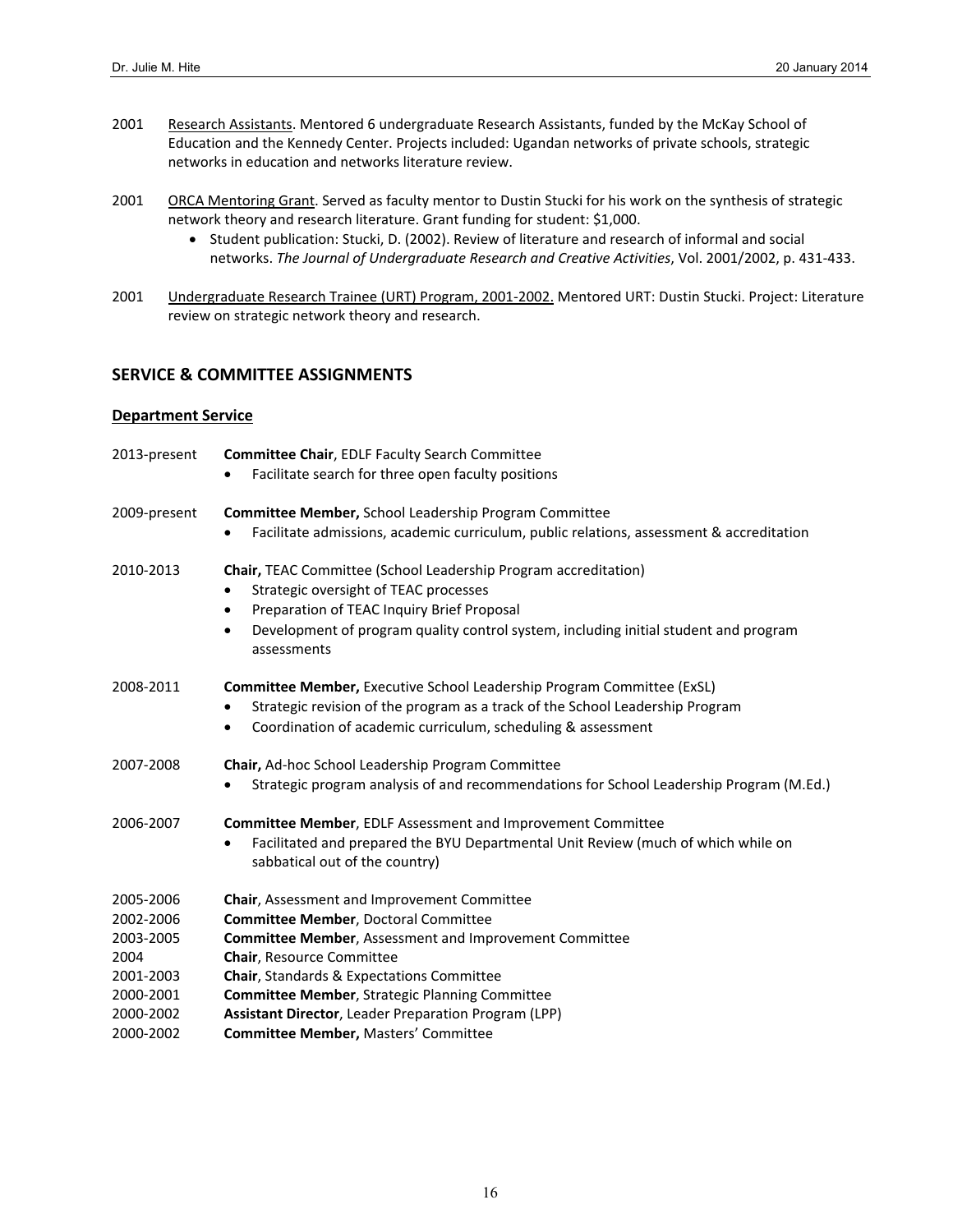# **College Service: McKay School of Education**

| 2013-present              | Committee Chair, McKay School of Education Rank & Status Committee                                                                                                                                                                                                                                                                                                      |
|---------------------------|-------------------------------------------------------------------------------------------------------------------------------------------------------------------------------------------------------------------------------------------------------------------------------------------------------------------------------------------------------------------------|
| 2011-present              | <b>Committee Member, MSE Public Relations Committee</b><br>Multi-department planning for joint MSE program recruitment PR strategies                                                                                                                                                                                                                                    |
| 2009-2013                 | <b>Committee Member, MSE Research Committee</b><br>Review & evaluate MEG & MSE research grant applications                                                                                                                                                                                                                                                              |
| 2010                      | ORCA Reviewer, BYU ORCA Research Scholarship Applications<br>Review & evaluation of 8 MSE ORCA Scholarship Applications                                                                                                                                                                                                                                                 |
| 2002-2006                 | <b>Committee Member, MSE Graduate Assessment Committee</b><br>Development of graduate program assessment framework<br>$\bullet$<br>Encourage departmental progress in assessment and evaluation procedures<br>$\bullet$<br>Liaison for departmental contribution to MSE NCATE review<br>$\bullet$<br>Planning for MSE graduate program assessment database<br>$\bullet$ |
| 2004-2005                 | Committee Member, MSE Interdisciplinary Ph.D. Committee<br>Represent EDLF in the development and revision of proposed interdisciplinary PhD program<br>for the McKay School of Education                                                                                                                                                                                |
| 2002                      | Committee Member, MSE Research Committee<br>Represented EDLF as the qualitative research representative<br>٠<br>Explore potential points for school-wide collaboration<br>$\bullet$                                                                                                                                                                                     |
| 1999-2000                 | Assistant Committee Chair, Committee for Entrepreneurship & New Venture Program<br>Development. David Eccles School of Business, University of Utah.<br>Initial development of entrepreneurship program, networking and development activities                                                                                                                          |
| 1999-2000                 | Faculty Advisor, Utah Entrepreneurial Challenge & Entrepreneurship Club, University of Utah                                                                                                                                                                                                                                                                             |
| <b>University Service</b> |                                                                                                                                                                                                                                                                                                                                                                         |

| 2012-present | <b>Committee Member, BYU Human Subjects Committee. IRB reviews for Office of Research and</b><br>Creative Activities.                                                                                           |
|--------------|-----------------------------------------------------------------------------------------------------------------------------------------------------------------------------------------------------------------|
| 2007-2009    | Associate Director, BYU Uganda Field Studies Program, BYU Kennedy Center.                                                                                                                                       |
| 2001-2004    | Associate Director, BYU Uganda International Volunteers Program, BYU Kennedy Center.                                                                                                                            |
| 2001         | <b>Inter-College Reviewer, BYU ORCA Research Scholarship Applications</b><br>Review & evaluation of 13 ORCA Scholarship Applications from the Marriott School of<br>٠<br>Management for the School of Education |
| 2000         | Ambassador, Brigham Young University, Seventh Annual Law and Religion Symposium,<br>Comparative Constitutional Perspectives on Freedom of Religion and Belief. October 7, 2000.                                 |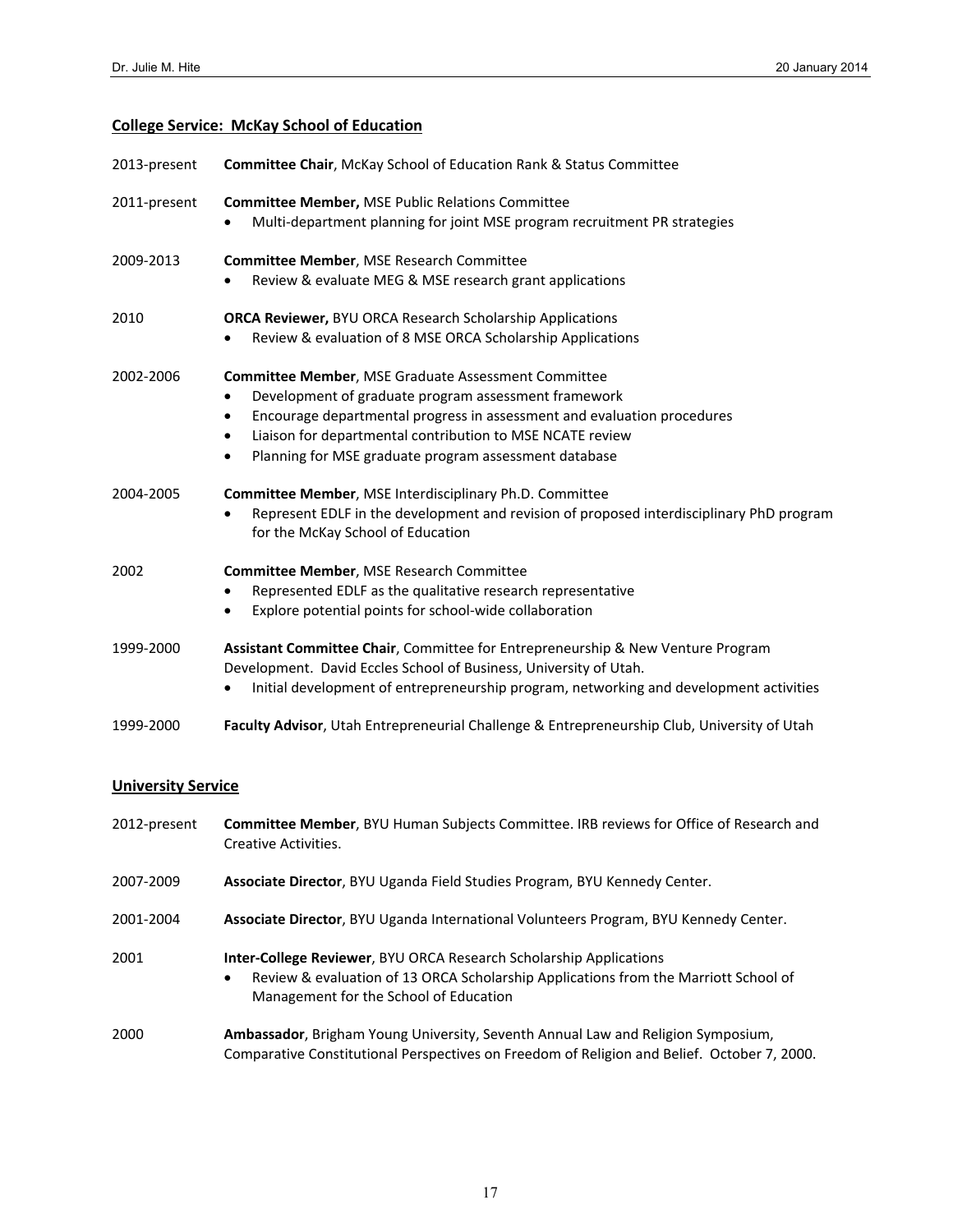#### **Academic Community Service**

#### **Education Journals**

| 2010-present | <b>Reviewer, Journal of School Choice</b>                                                 |
|--------------|-------------------------------------------------------------------------------------------|
| 2006-present | <b>Reviewer, International Journal of Leadership Education (IJLE)</b>                     |
| 2005-present | Reviewer, Education Administration Quarterly (EAQ)                                        |
| 2005-present | <b>Reviewer, NCPEA Educational Leadership Review (ELR)</b>                                |
| 2001-present | <b>Reviewer, Education and Urban Society (EUS)</b>                                        |
| 2002-2003    | Research Editor, The Journal of Educational Research, Theory and Practice in East Africa. |
|              | Kampala, Uganda: M. K. Publishers                                                         |
| 2002-2003    | Scholarly Board Member, The Educational Magazine. Kampala, Uganda: M. K. Publishers       |

#### **Education Associations**

| 2003-2008 | <b>Reviewer, American Education Research Association (AERA)</b>                       |
|-----------|---------------------------------------------------------------------------------------|
| 2003-2006 | <b>Plenum Representative, University Council of Educational Administration (UCEA)</b> |

#### **Management Journals**

| 2006-present | Reviewer, International Journal of Management Reviews (IJMR) |
|--------------|--------------------------------------------------------------|
| 2005-present | Reviewer, Journal of Business Venturing (JBV)                |
| 2005-present | Reviewer, Organization Science (OS)                          |
| 2004-present | Reviewer; Entrepreneurship Theory and Practice (ETP)         |
| 2004-present | Reviewer, Journal of Management Studies (JMS)                |
| 2004-present | Reviewer, Journal of Small Business Management (JSMB)        |
| 2003-present | <b>Reviewer, Academy of Management Review (AMR)</b>          |
| 2003-present | Reviewer, Academy of Management Journal (AMJ)                |
| 2001-present | Reviewer, Journal of Business Research (JBR)                 |

#### **Management Associations**

 $\overline{a}$ 

| 2003-2010 | <b>Reviewer, Academy of Management, Organizational Management &amp; Theory Division</b>           |
|-----------|---------------------------------------------------------------------------------------------------|
| 1999-2010 | Reviewer, Academy of Management, Entrepreneurship Division                                        |
| 2006-2007 | Chair, Academy of Management, Newman Award Nomination Committee                                   |
| 2006      | <b>Reviewer, Academy of Management, Newman Award Nomination Committee</b>                         |
| 2002      | <b>Workshop Co-Organizer,</b> with Athanaseas, N., Borgatti, S., Brass, D., & Krackhardt, D. Pre- |
|           | Conference Professional Development Workshop on Social Network Methods and Analysis.              |
|           | Academy of Management, August, Denver, CO. 9-11 August 2002.                                      |

### **Memberships in Academic & Professional Associations**

| 2000-present | University Council of Education Administration (UCEA)           |
|--------------|-----------------------------------------------------------------|
| 2000-present | Faculty Women's Association, Brigham Young University (FWA)     |
| 1999-present | International Network of Social Network Analysts (INSNA)        |
| 1996-present | Academy of Management (AoM)                                     |
| 1995-present | Phi Kappa Phi                                                   |
| 1995-present | Golden Key, Brigham Young University Chapter                    |
| 1993-present | Beta Gamma, Beta of Utah Chapter                                |
| 2003-2010    | Comparative International Education Society (CIES) <sup>1</sup> |
| 2000-2010    | American Education Research Association (AERA) <sup>1</sup>     |
| 2000-2008    | Association of Supervision and Curriculum Development (ASCD)    |
| 1996-2003    | Western Academy of Management (WAM)                             |
| 1996-1999    | <b>Strategic Management Society (SMS)</b>                       |

 Dropped CIES and AERA memberships due to departmental budget constraints. Travel budget generally facilitates travel to one conference a year. While CIES and AERA conferences are relevant to my research, they are secondary to my main professional research associations (INSNA and Academy of Management). Access to CIES and AERA journals is available through BYU.